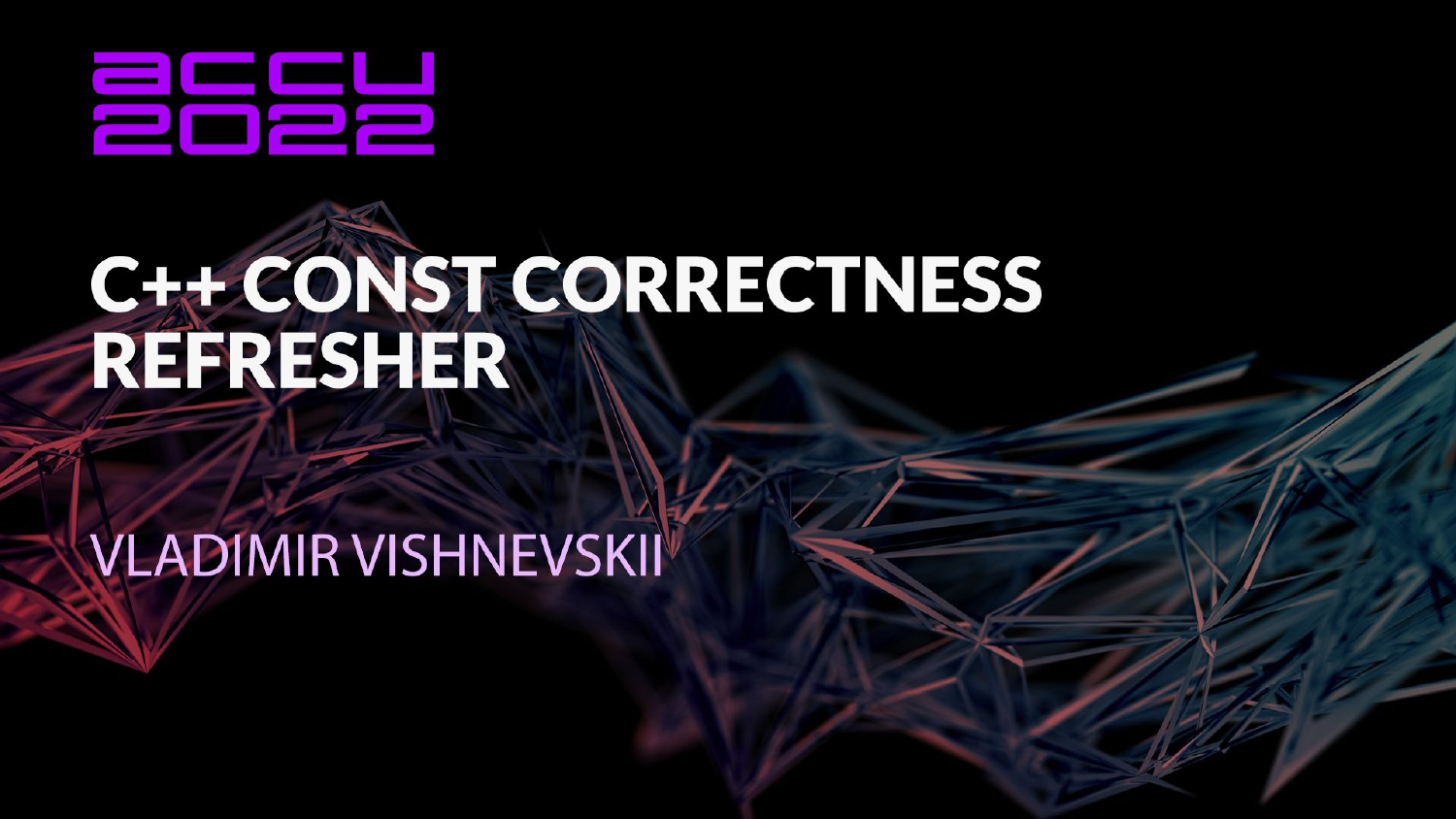#### Const-correctness

- Correct assignment of constness property (using "const" keyword)
- Consistent management of constness for owned/shared objects in complex types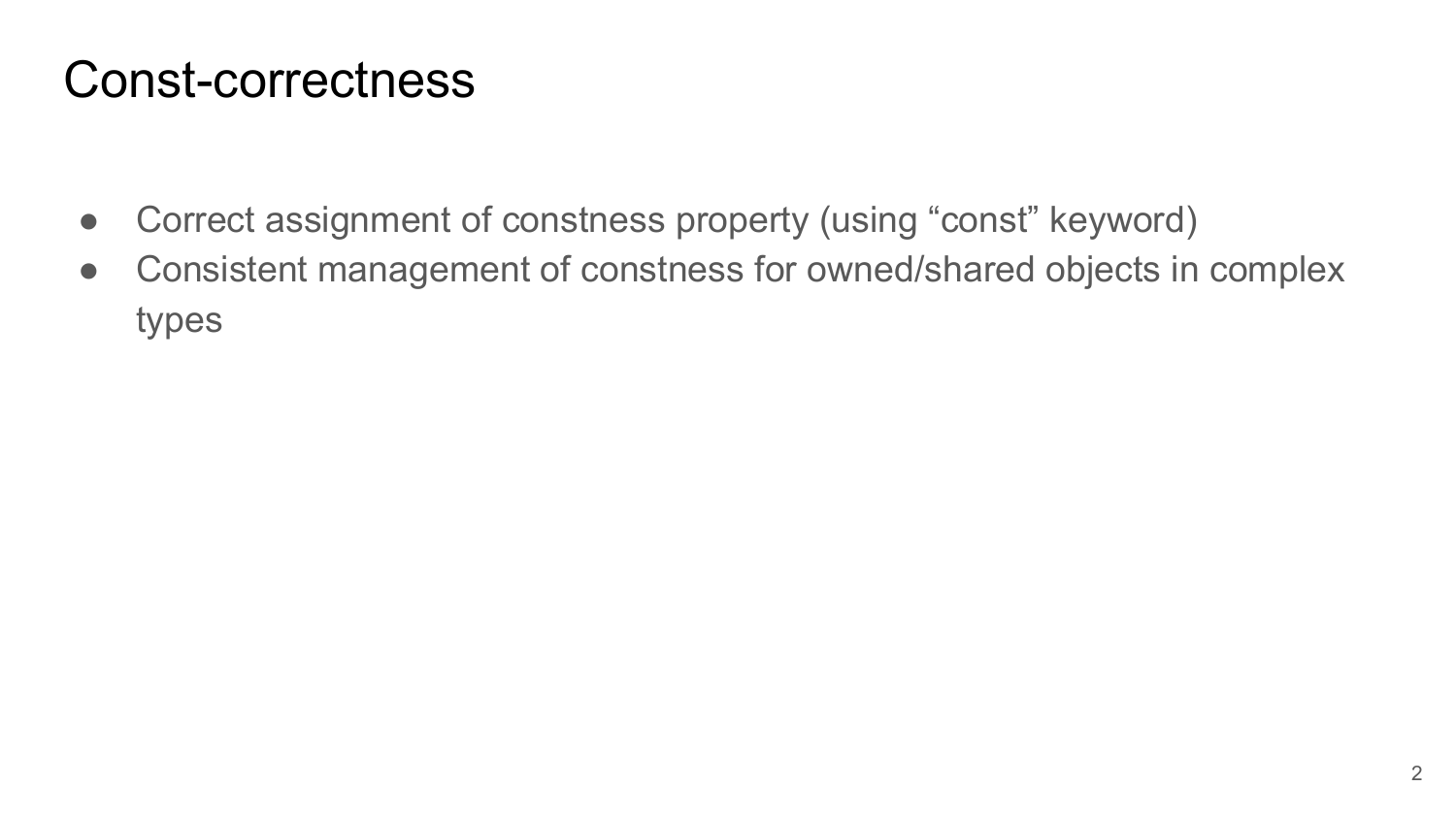# Why is it important ?

- Constness can enforce immutability (enforces for fundamental types and pointers) Immutability gives the following advantages:
	- no unintentional/silent modification (reliability, safety)
	- no race condition (reliability, safety)
	- clarifies purpose for reader/reviewer (maintainability, review quality)
	- clarifies purpose for compiler to aid optimization (performance)
- Extras for complex types:
	- allows to separate interface methods into mutating and read-only
	- allows (**and requires**) to implement various encapsulation strategies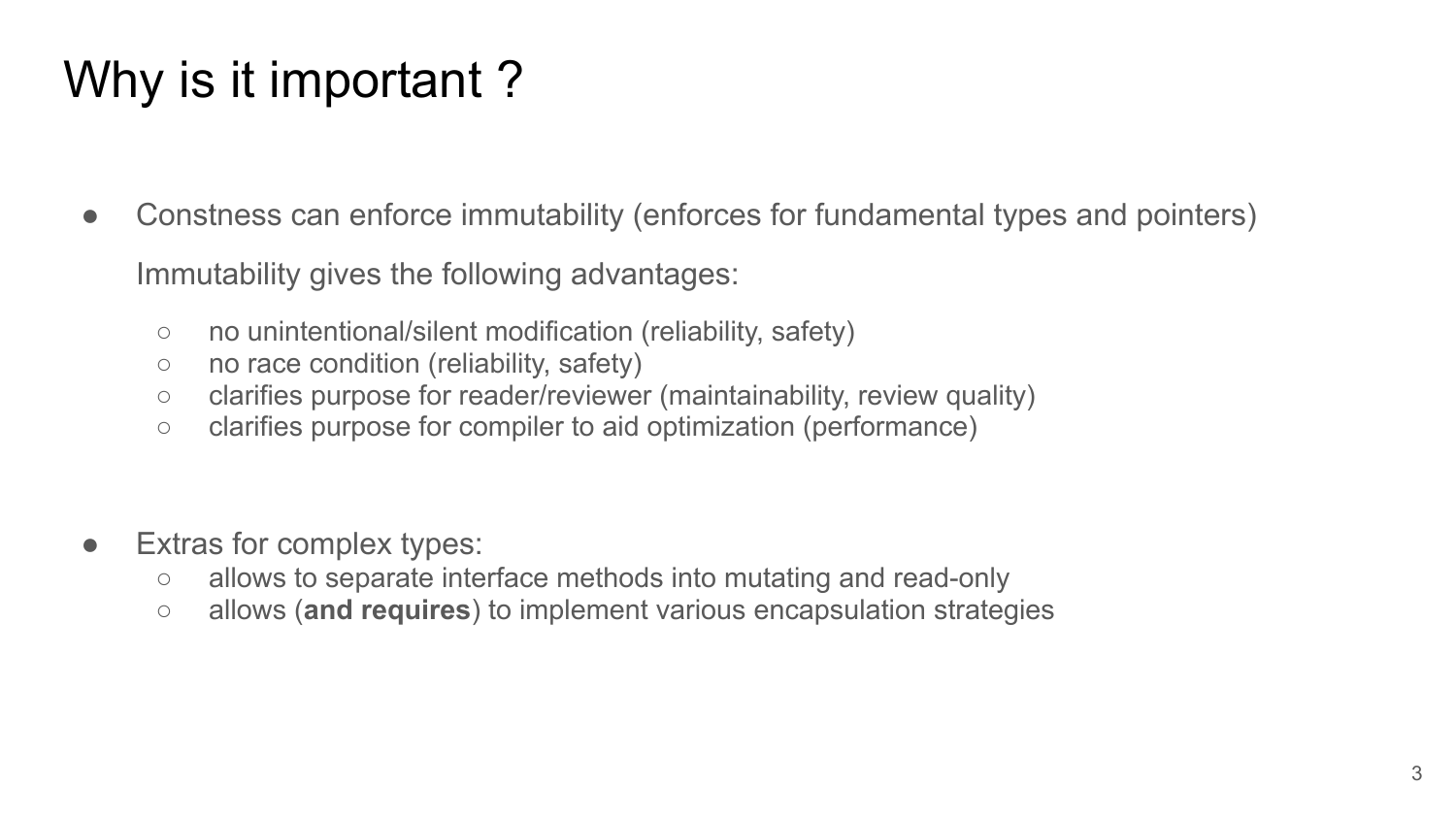# Guidelines and standards

**C++ Core guidelines:**

<https://isocpp.github.io/CppCoreGuidelines/CppCoreGuidelines#S-const>

**Summary:**

- Con.1: By default, make objects immutable
- Con.2: By default, make member functions const  $\bullet$
- Con.3: By default, pass pointers and references to const s
- Con.4: Use const to define objects with values that do not change after construction
- Con.5: Use constexpr for values that can be computed at compile time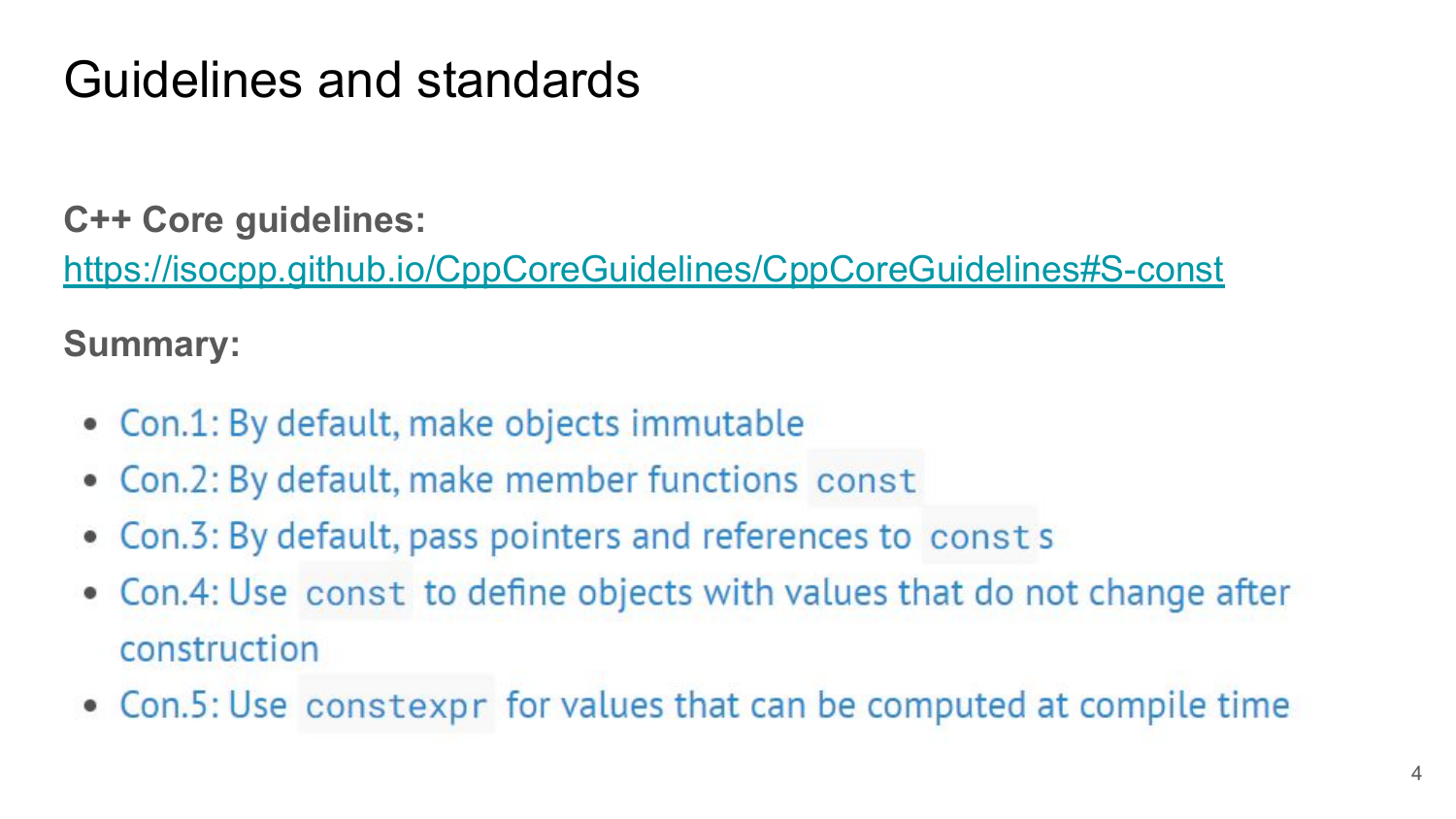# Guidelines and standards

**AUTOSAR C++14:**

[https://www.autosar.org/fileadmin/user\\_upload/standards/adaptive/17-03/AUTOSA](https://www.autosar.org/fileadmin/user_upload/standards/adaptive/17-03/AUTOSAR_RS_CPP14Guidelines.pdf) [R\\_RS\\_CPP14Guidelines.pdf](https://www.autosar.org/fileadmin/user_upload/standards/adaptive/17-03/AUTOSAR_RS_CPP14Guidelines.pdf)

Rule A7-1-1 (required, implementation, automated) Constexpr or const specifiers shall be used for immutable data declaration.

Rule A7-1-2 (required, implementation, automated) The constexpr specifier shall be used for values that can be determined at compile time.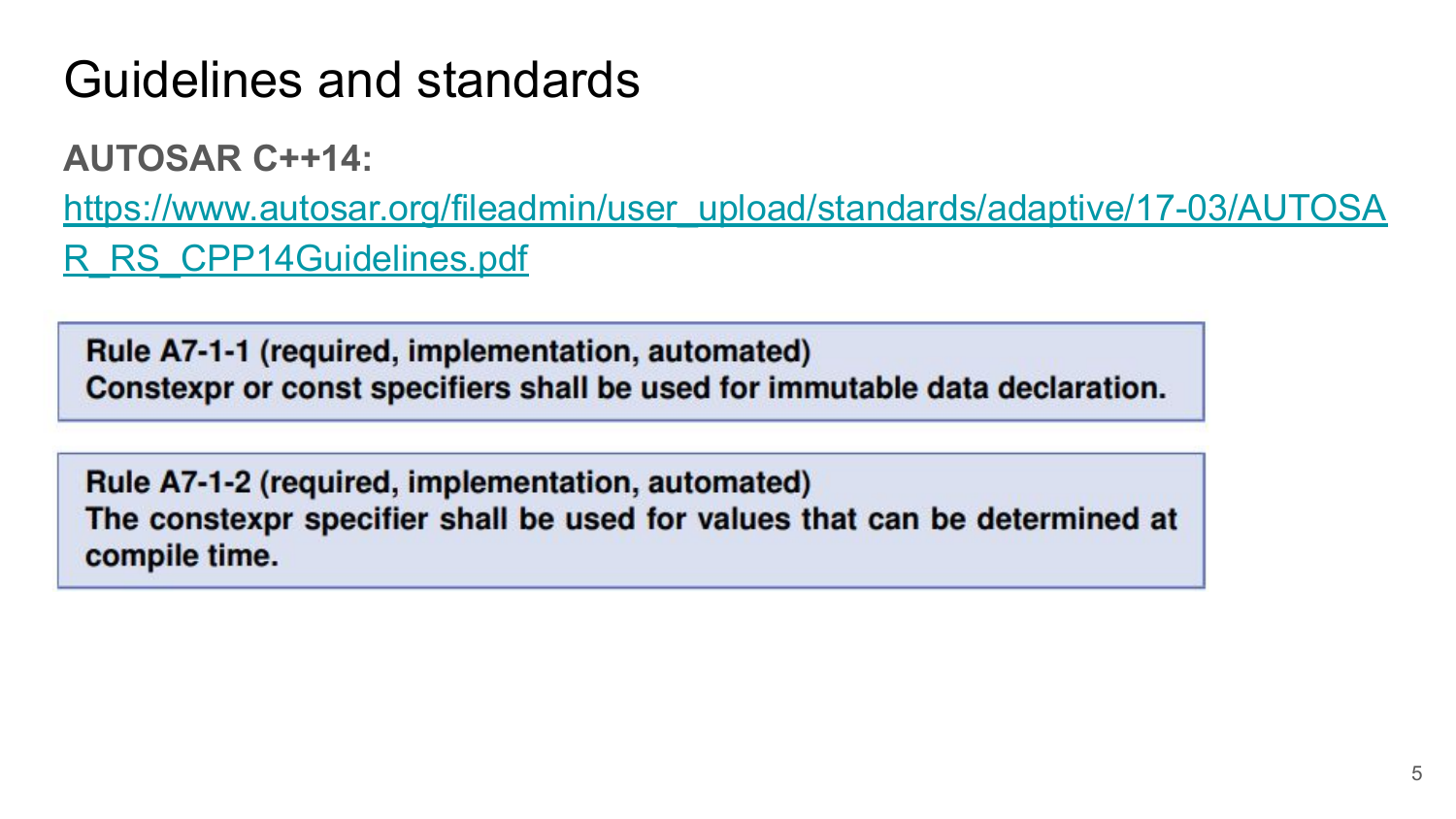# Agenda

- What **can** and **should** be specified as **const**?
- How constness **can** and **should** be managed in complex types?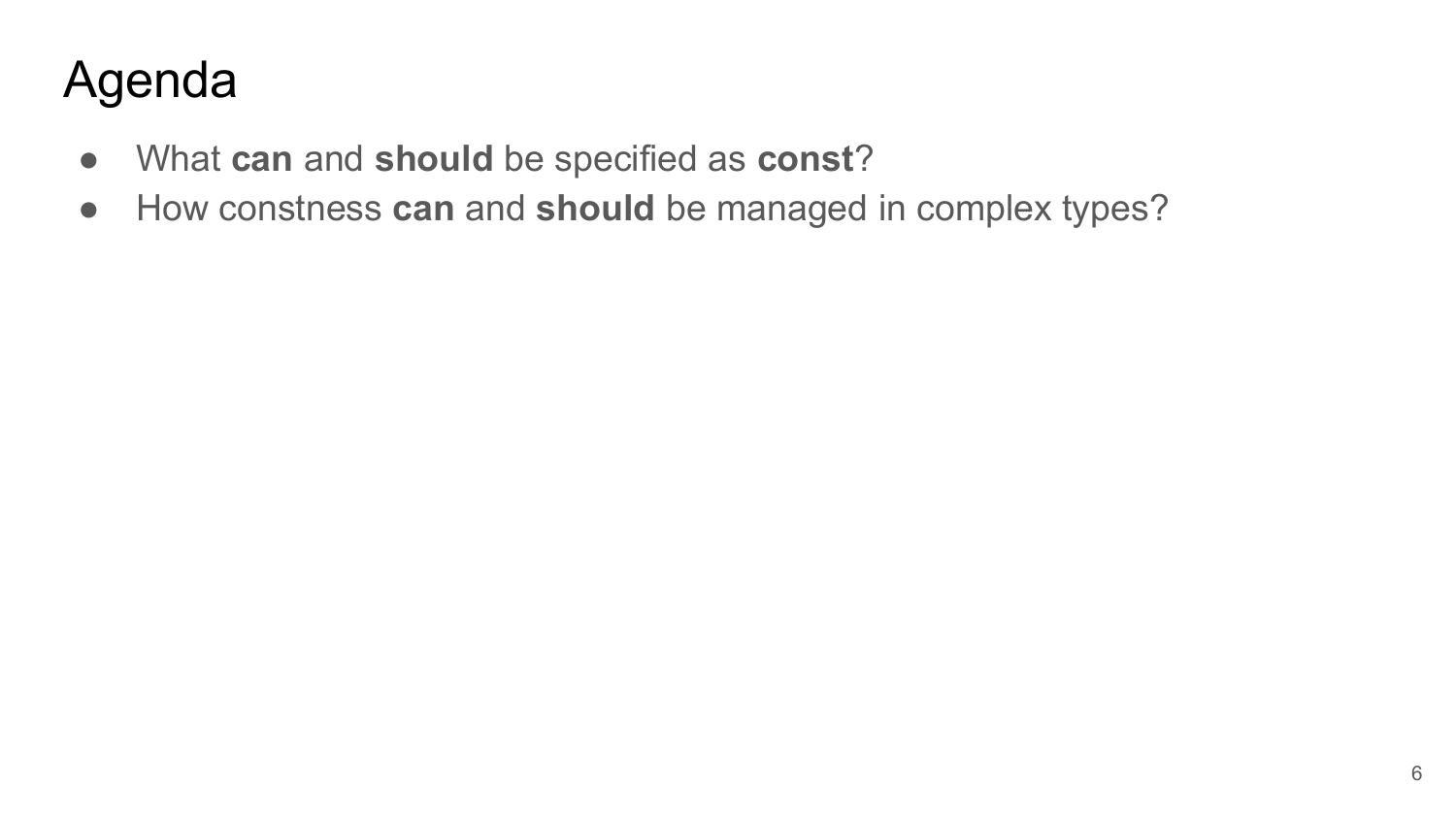● Variable can be modified:

```
int i = calculate_value();
i = 10;i++;
```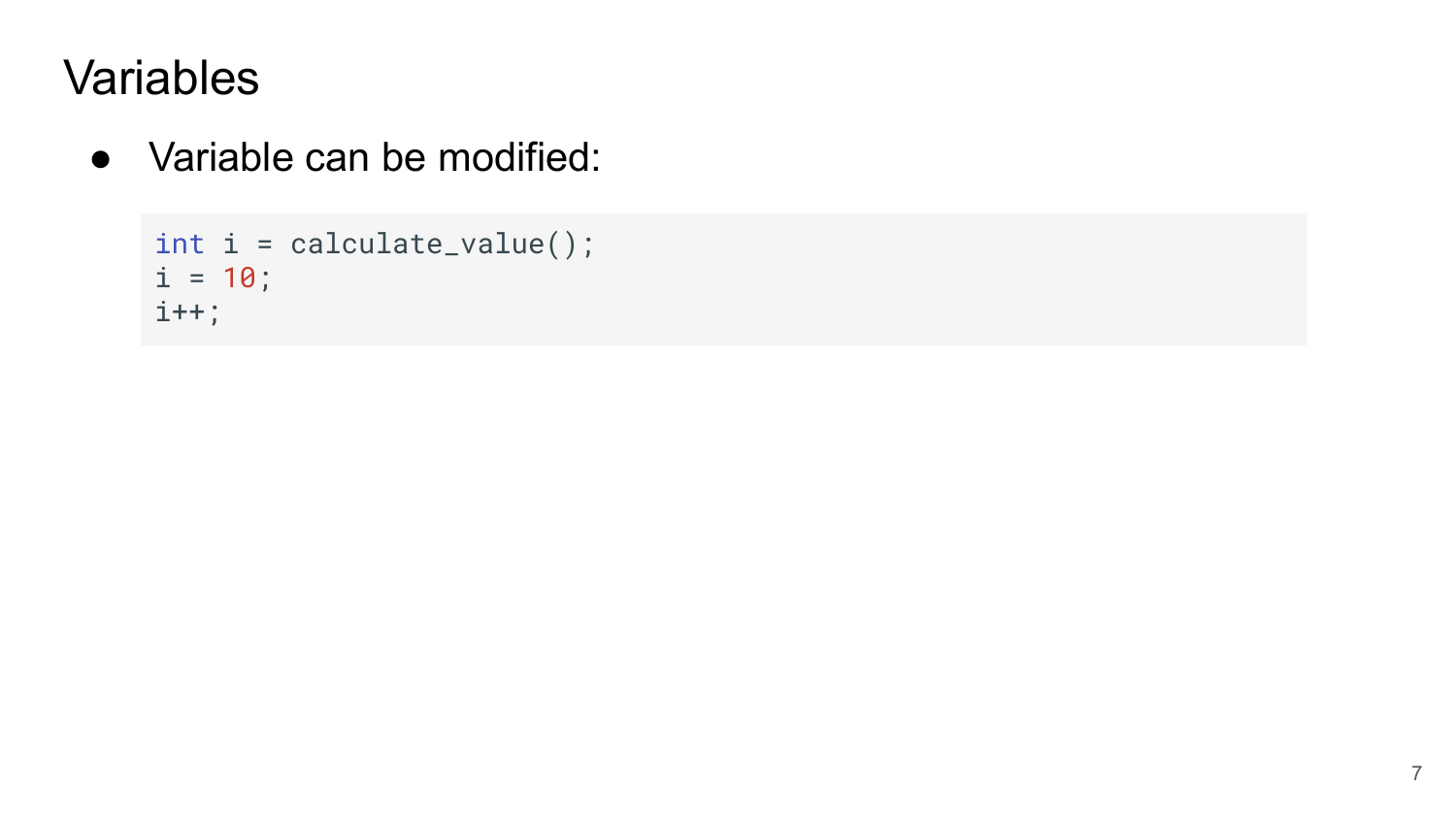• Can be modified accidentally:

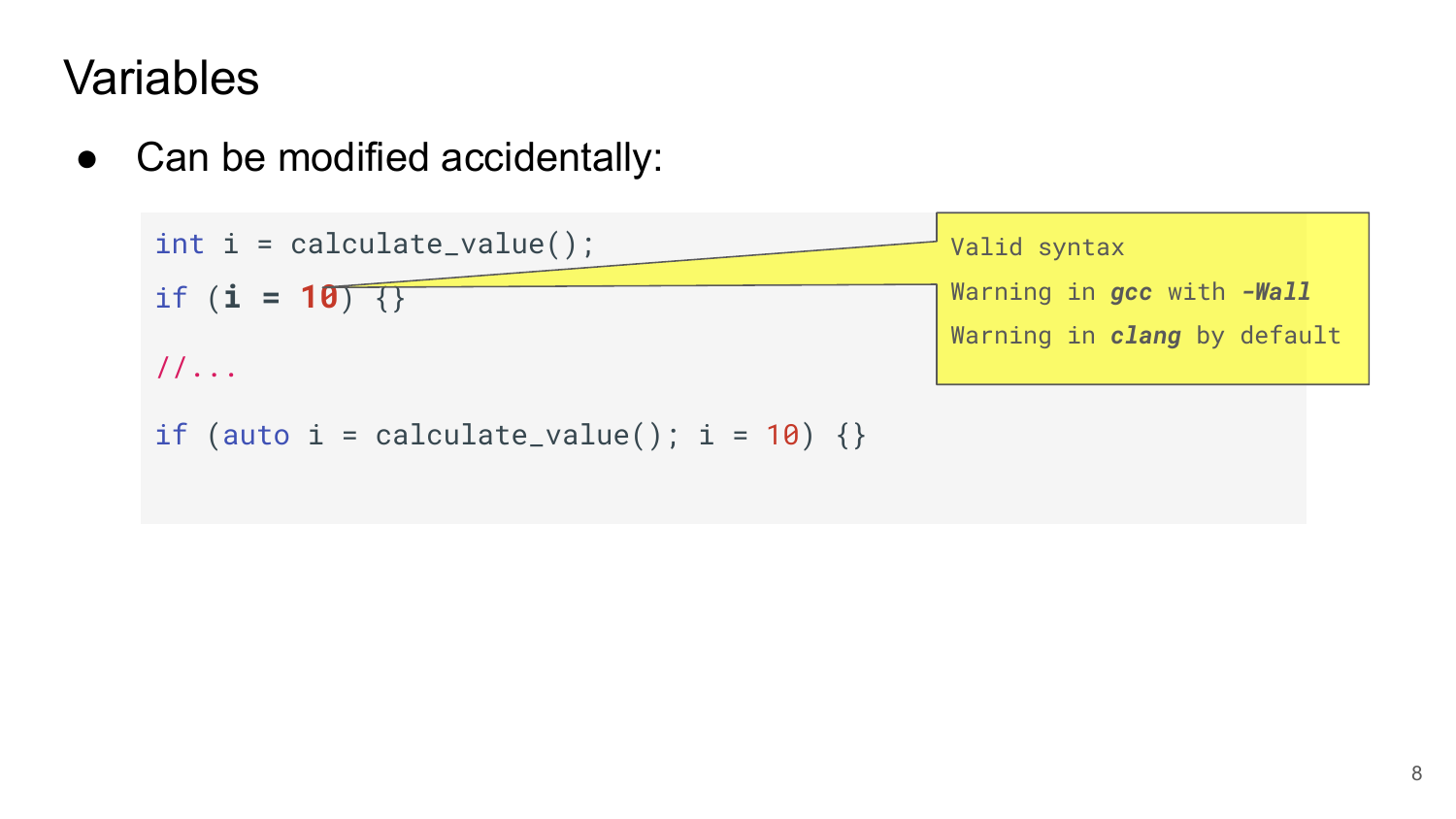• Can be modified accidentally:

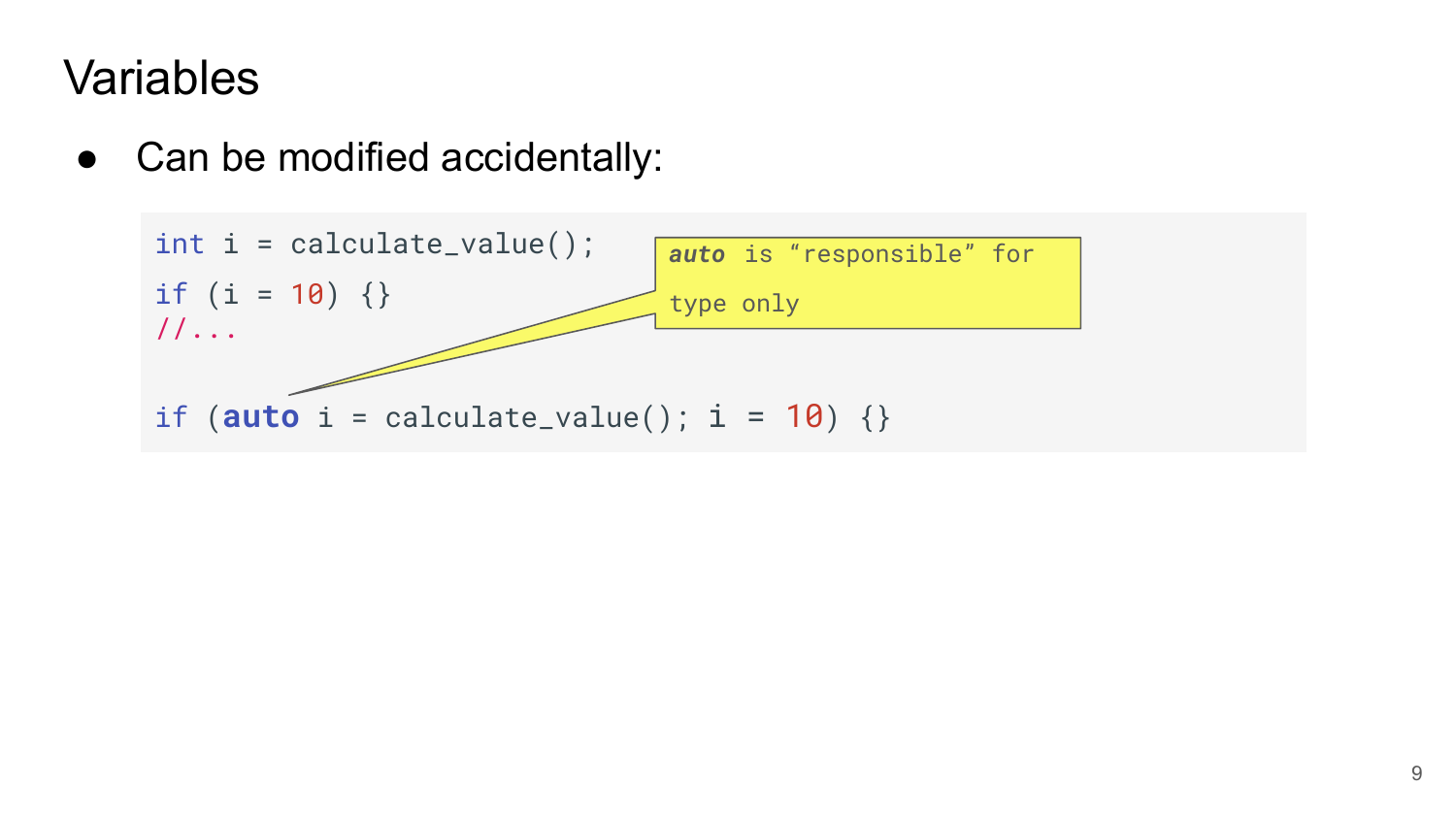• Can be modified accidentally:

```
int i = calculate_value();
if (i = 10) \{\}//...
if (auto i = \text{calculate_value}); i = 10) {}
                                                  Same diagnostics
```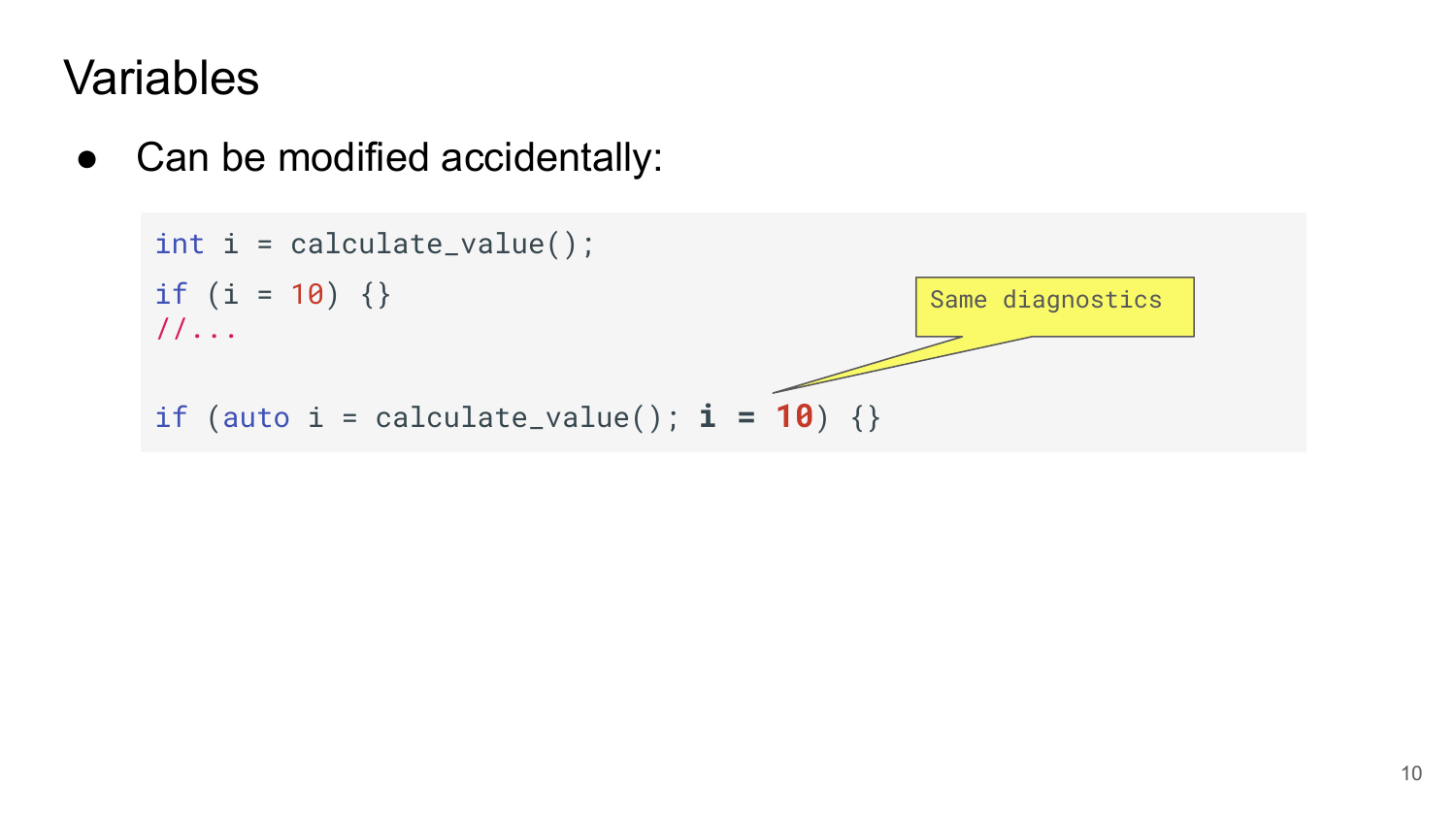● The variable can be modified in the function:

```
size_t size = calculate_size();
auto b = allocate_buffer_of_size(size);
```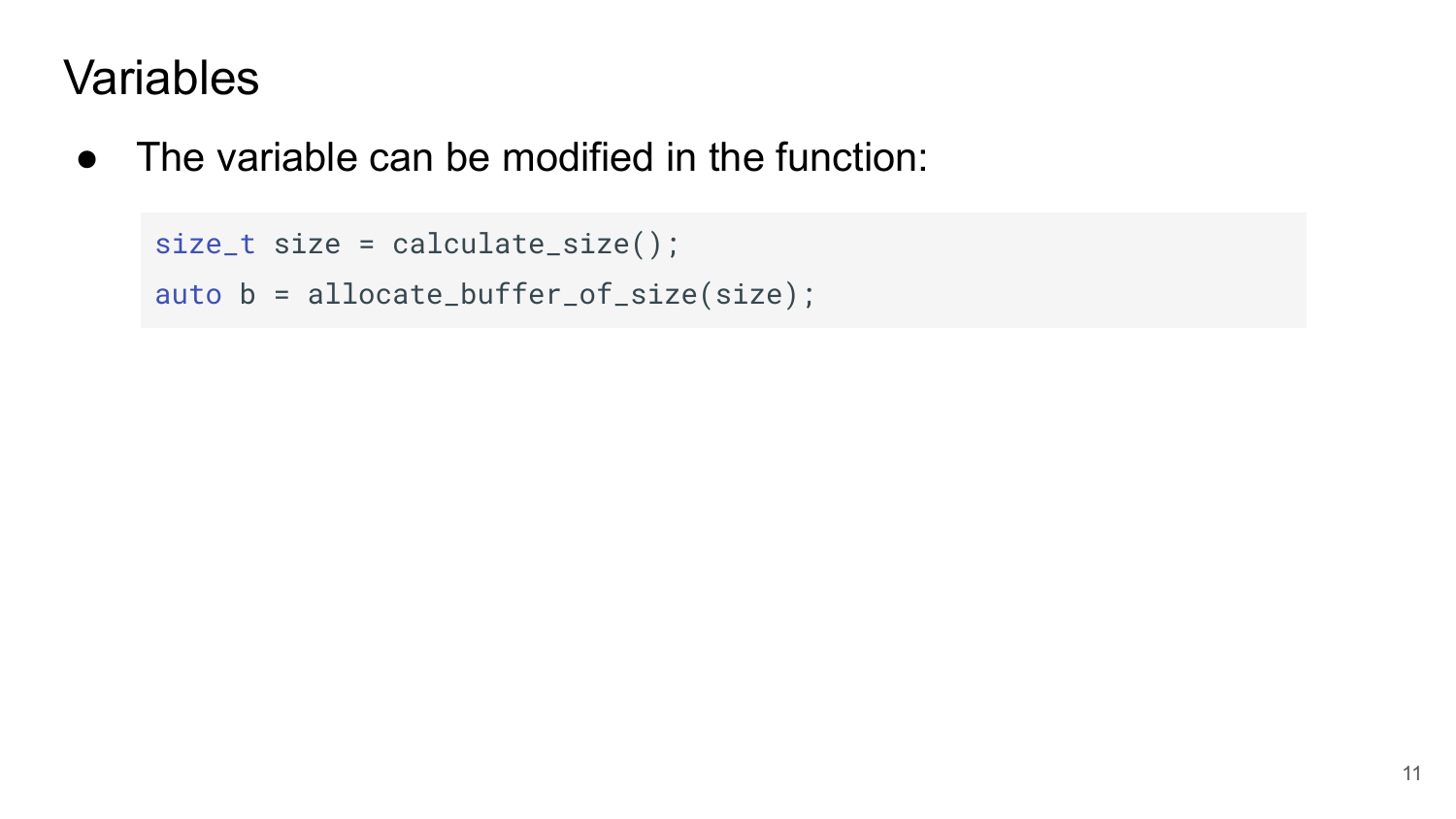$\bullet$  The variable can be modified in the function:

```
size_t size = calculate_size();
auto b = allocate_buffer_of_size(size);
```
No guarantee that the value of *size* was not modified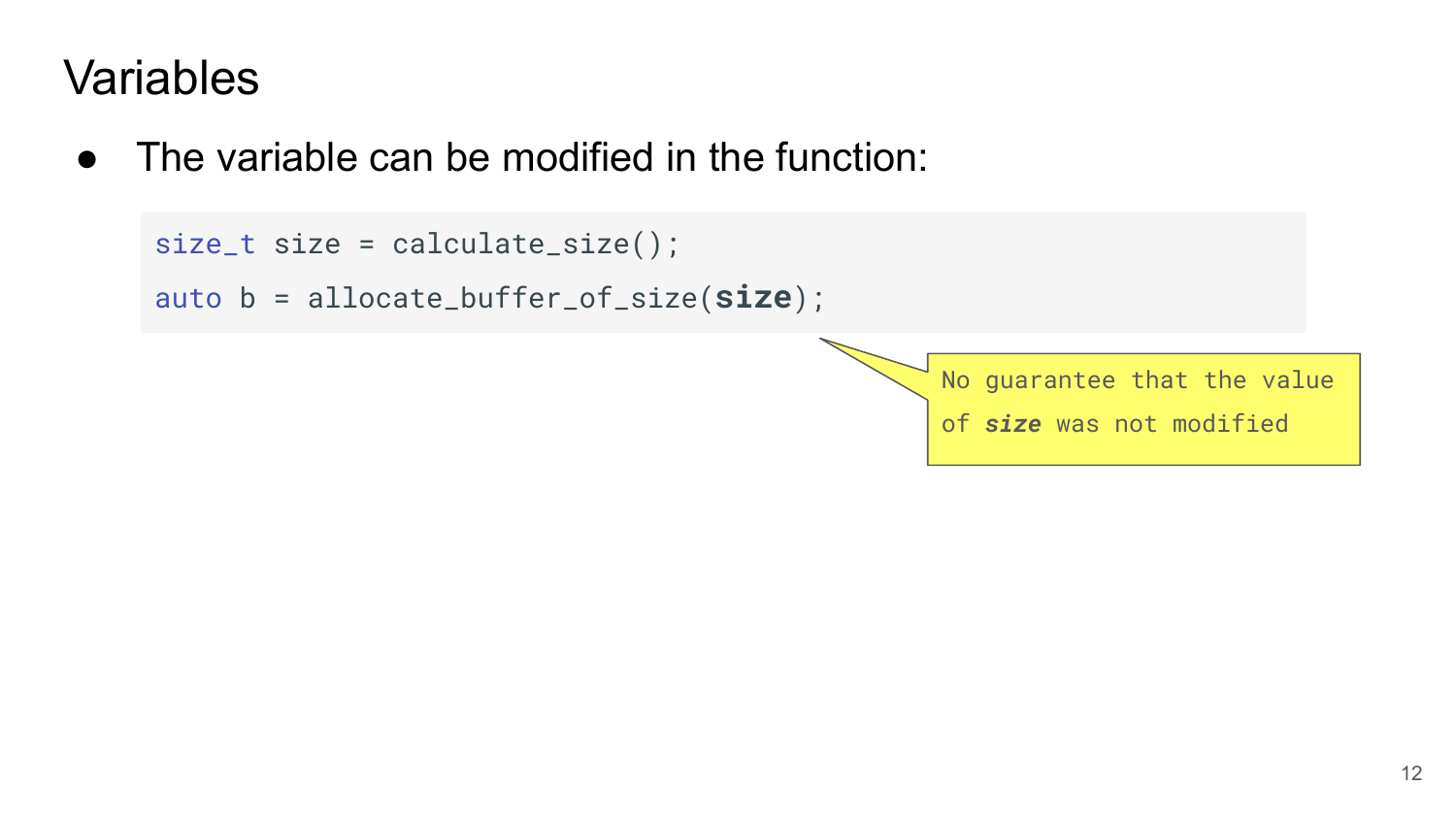• The variable can be modified in the function:

```
size_t size = calculate_size();
auto b = allocate_buffer_of_size(size);
void *allocate_buffer_of_size(size_t &adjusted_size);
                                                 Input/output parameter.
                                                 Poor design, but valid 
                                                 syntax
```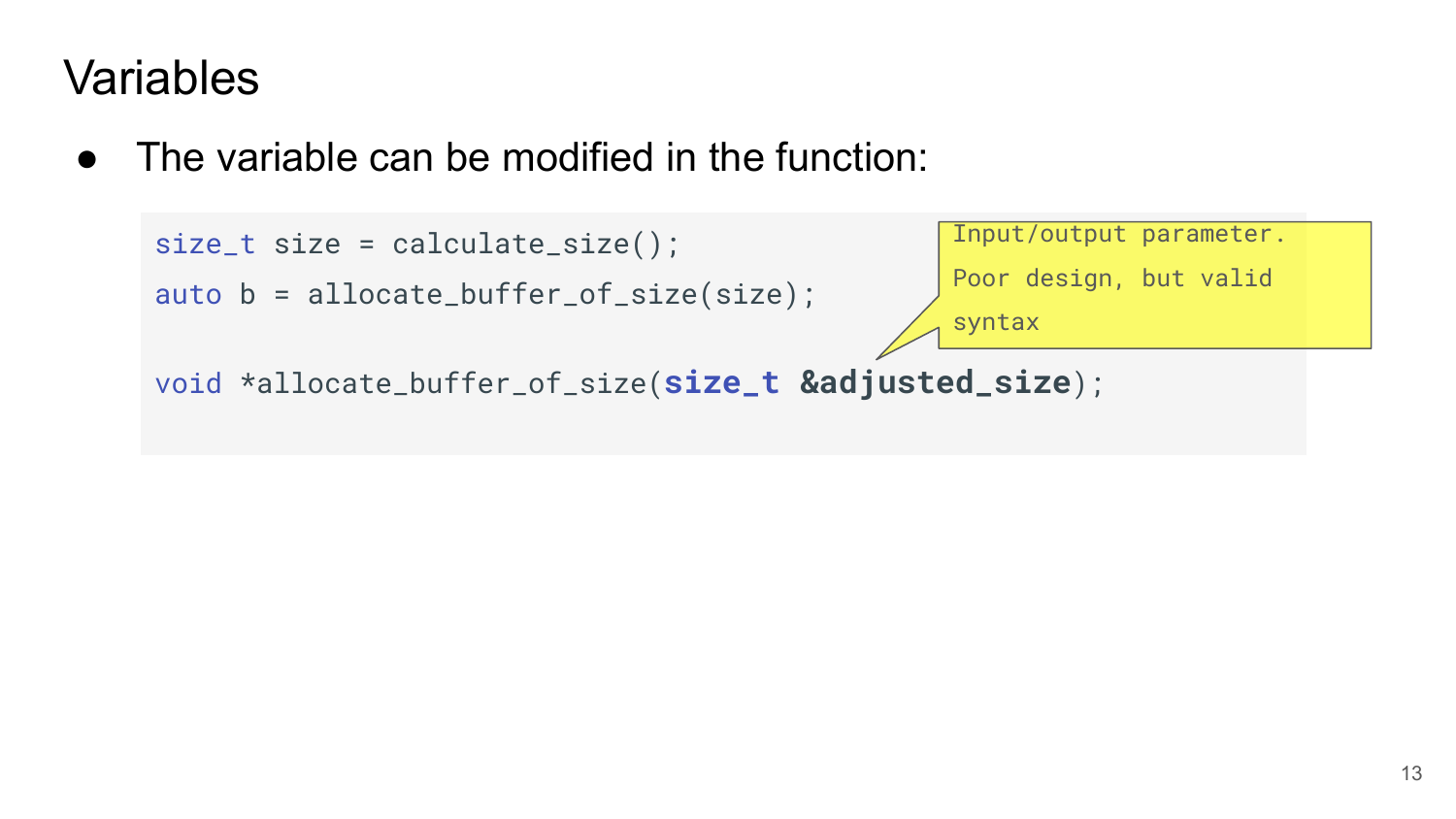Gan be modified accidentally:

```
const int i = calculate_value();
if (i = 10) \{\}//...
if (const auto i = calculate_value(); i = 10) {}
                             Declares i to be immutable
```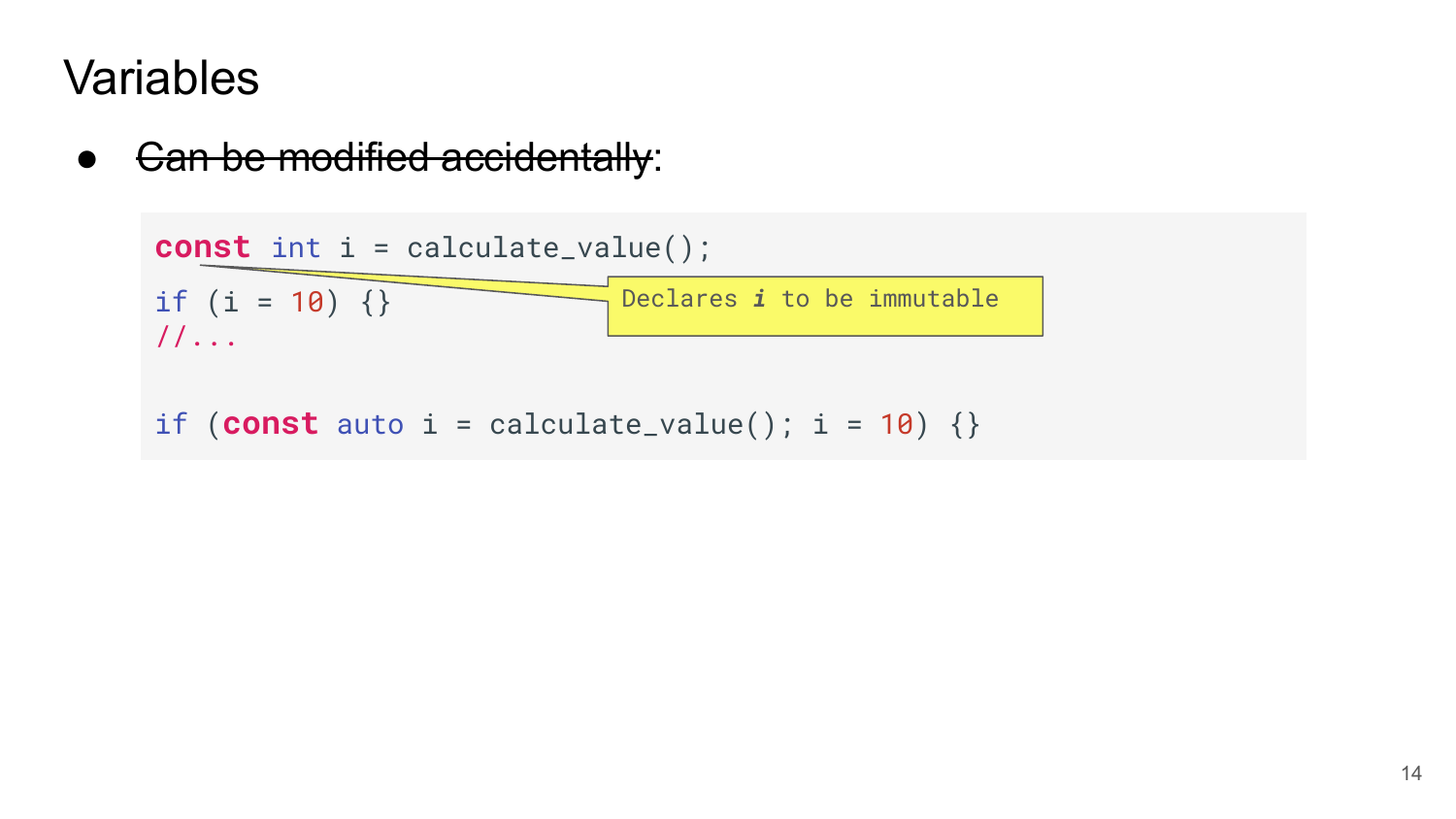#### The variable can be modified in the function:

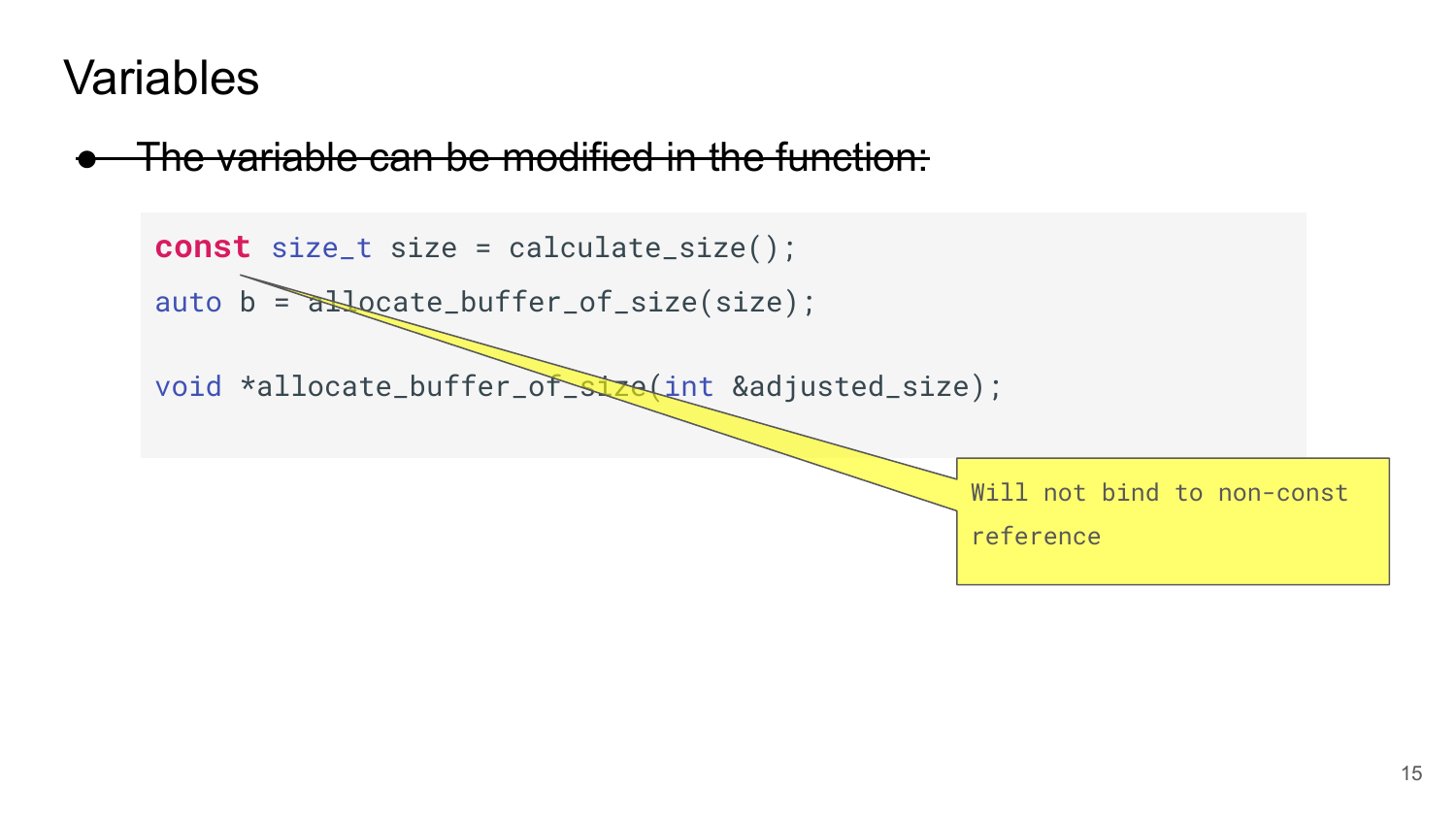● constexpr for values that can be evaluated at compile time:

```
 constexpr int i = 10 * 10;
constexpr auto j = 10 * 10;
```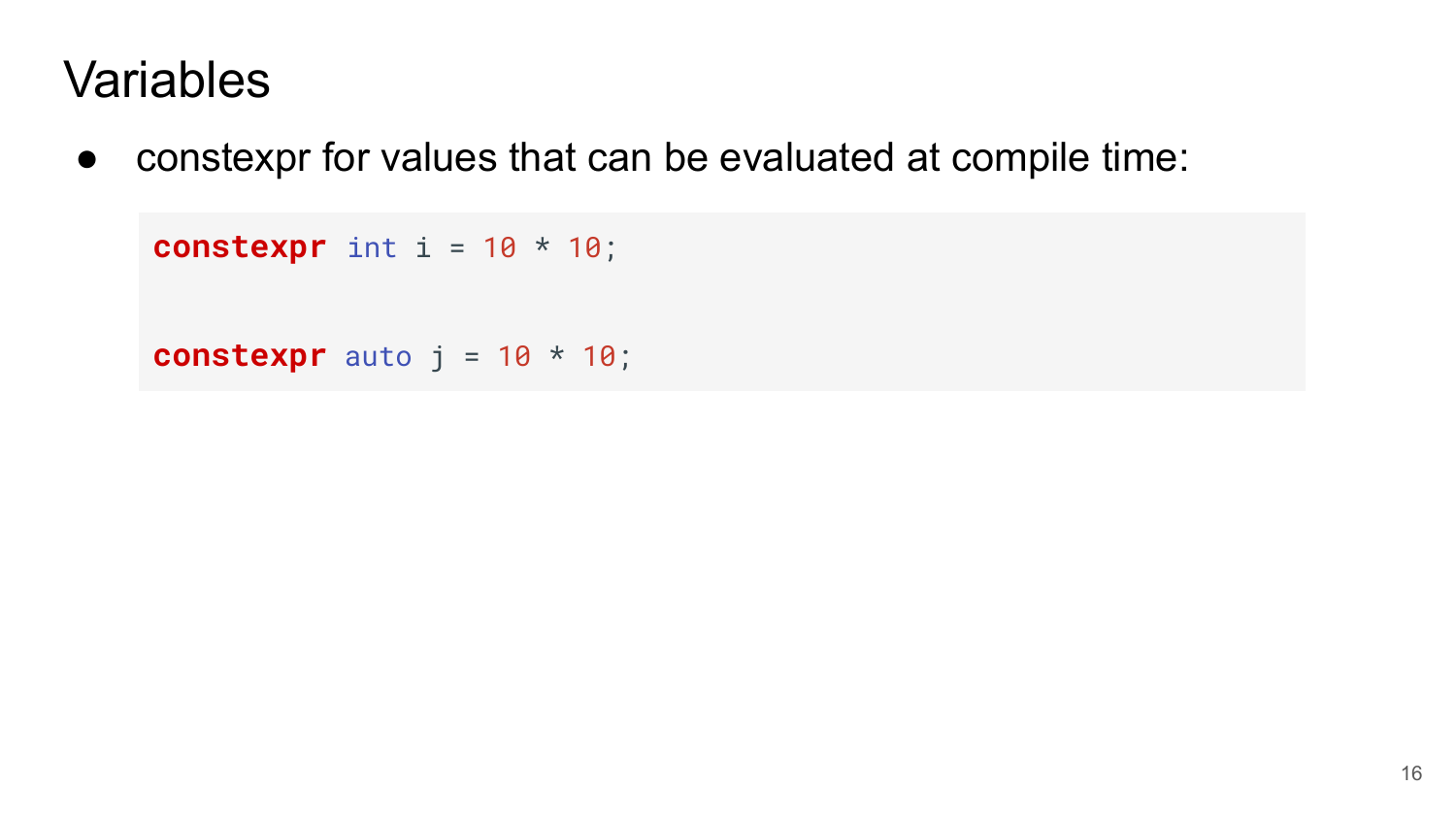#### **Pointers**

• Can be accidentally modified:

```
const int *ptr = ...;
if (ptr = nullptr) {
    1/\ldots}
int *counter\_ptr = ...;while (*counter_ptr--) {
     //...
}
                                       Assignment instead of comparison. 
                                       Regardless of const qualification 
                                       of the referenced type
```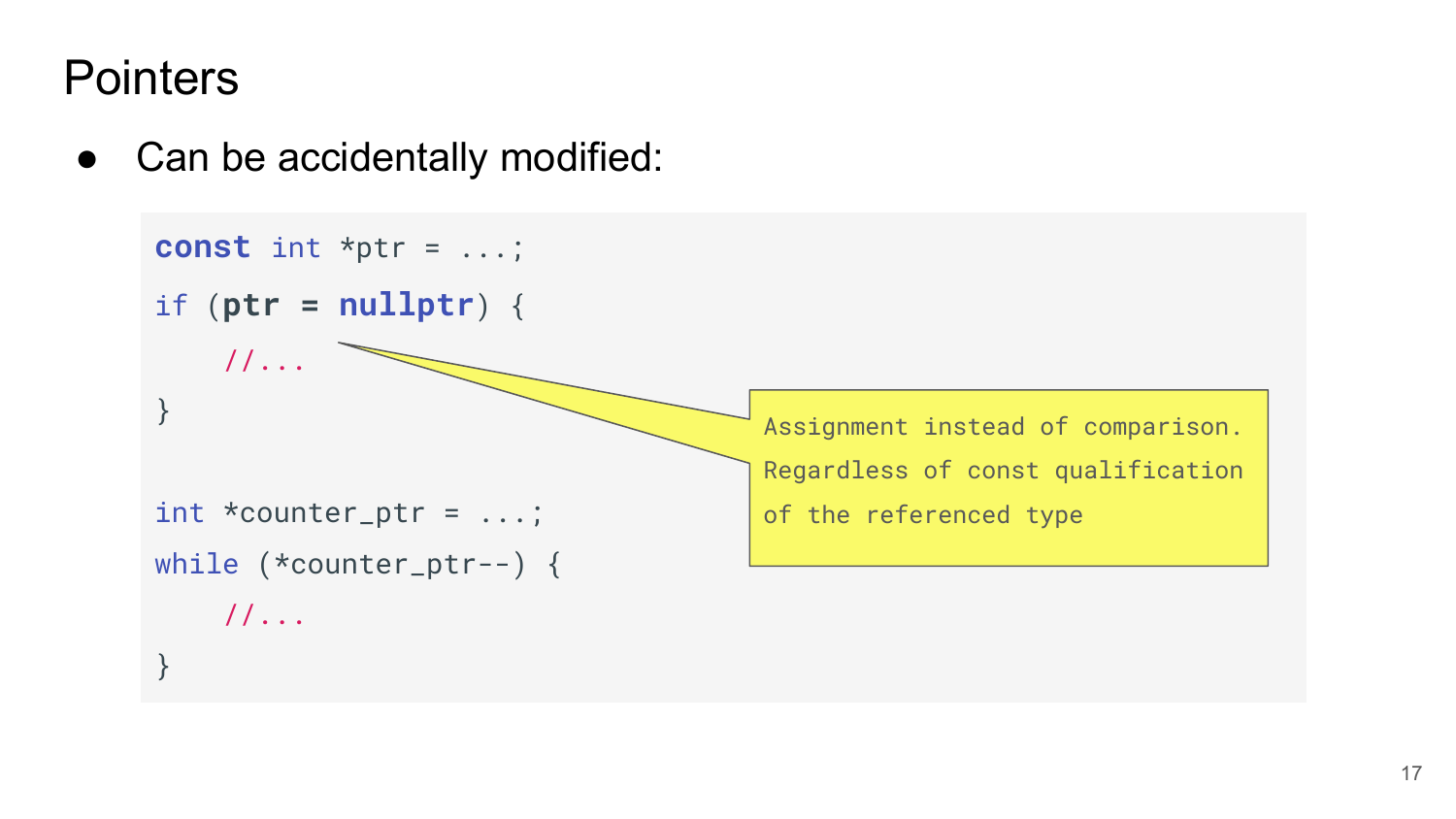#### **Pointers**

• Can be accidentally modified:

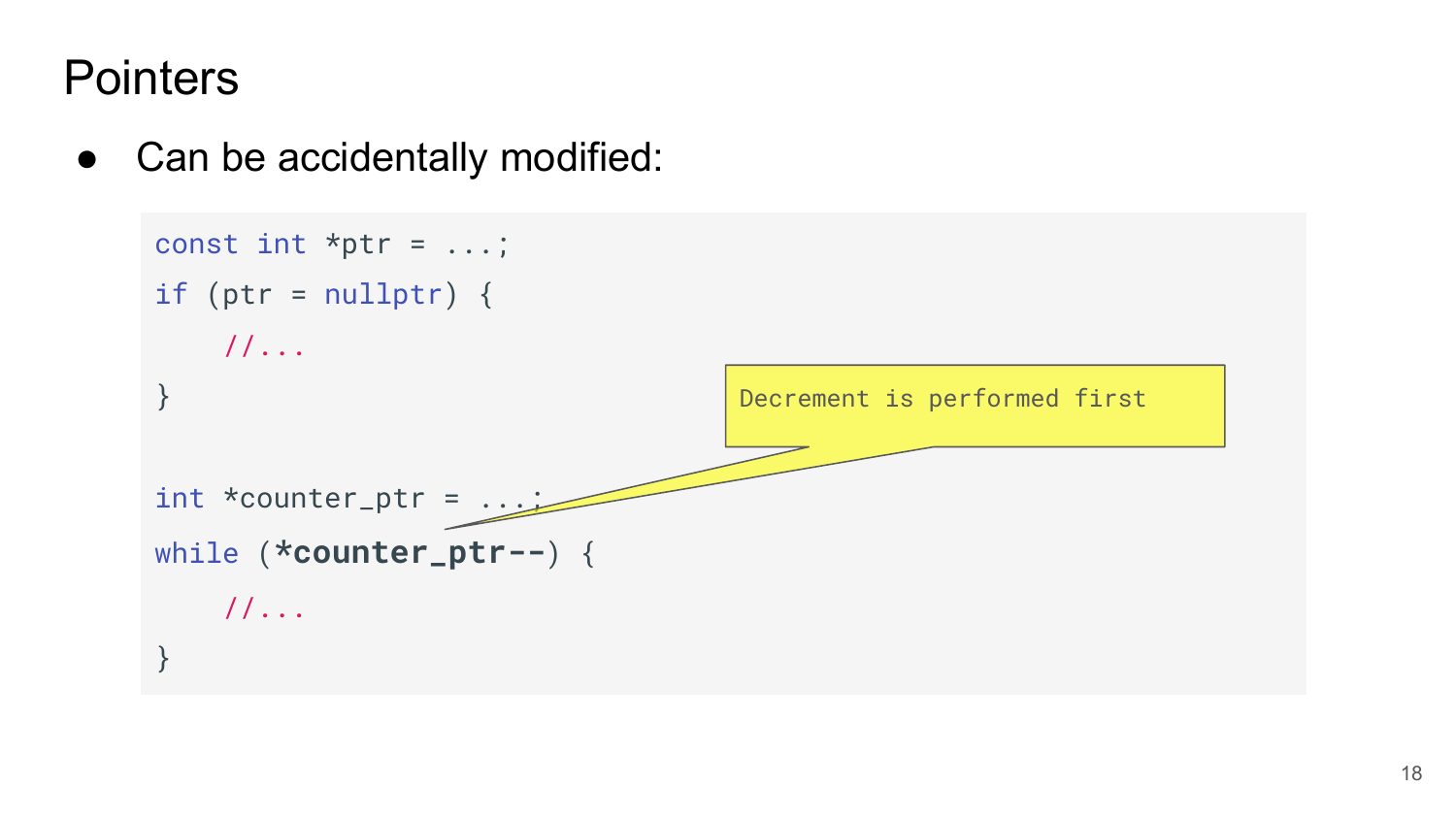**Pointers** 

#### **Can be accidentally modified:**

```
const int *const ptr = ...;
if (ptr = nullptr) {
    //...
}
int *const counter_ptr = ...;
while (*counter_ptr--) {
     //...
}
                                 Immutable pointer to mutable data
```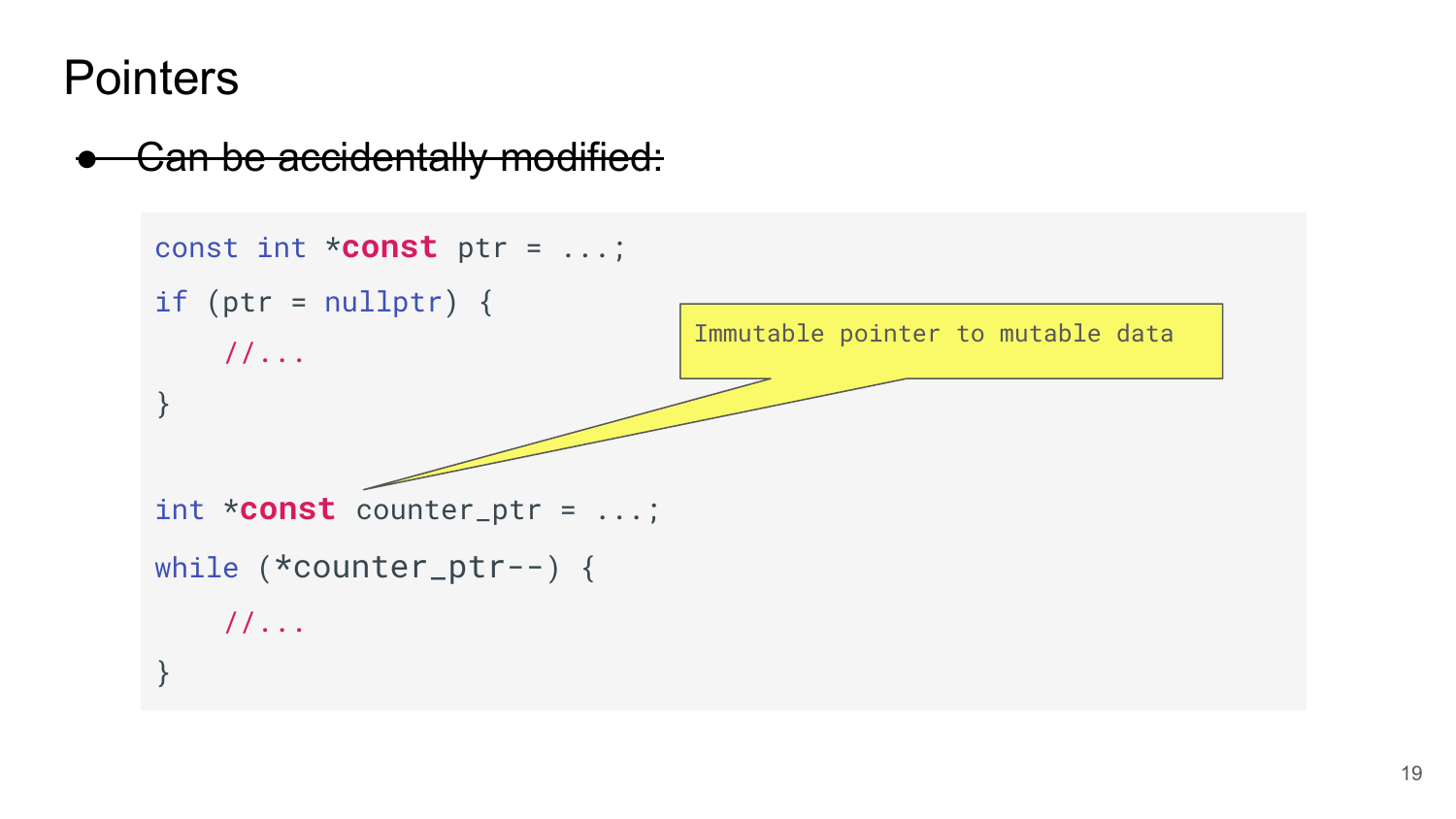● *auto* deduction rules should be considered:

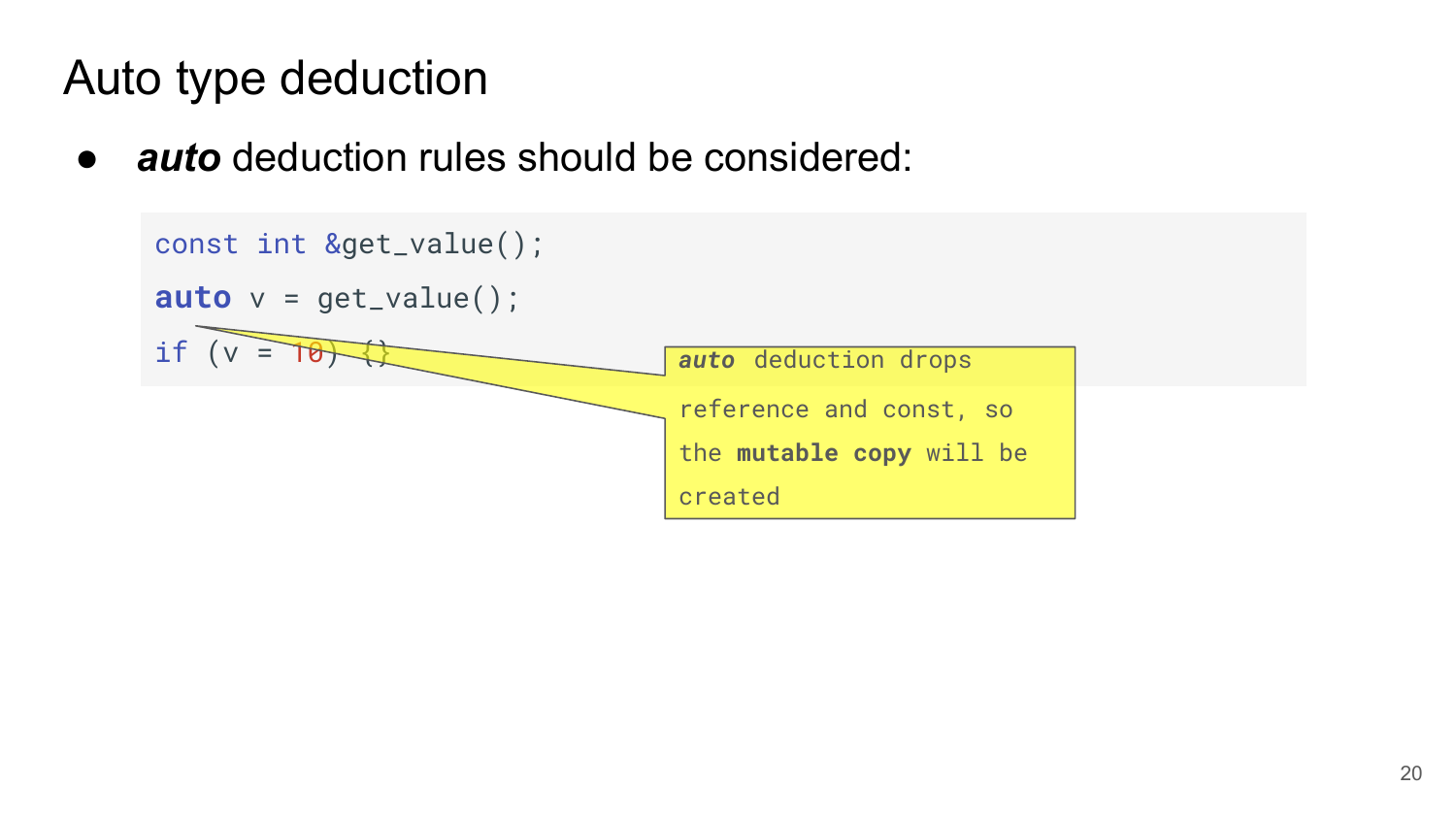● *auto* deduction rules should be considered:

```
const int &get_value();
const auto v = get_value();
if (v = 10)If immutable copy is required.
                                  Or explicit <const> auto & 
                                  if reference is needed.
```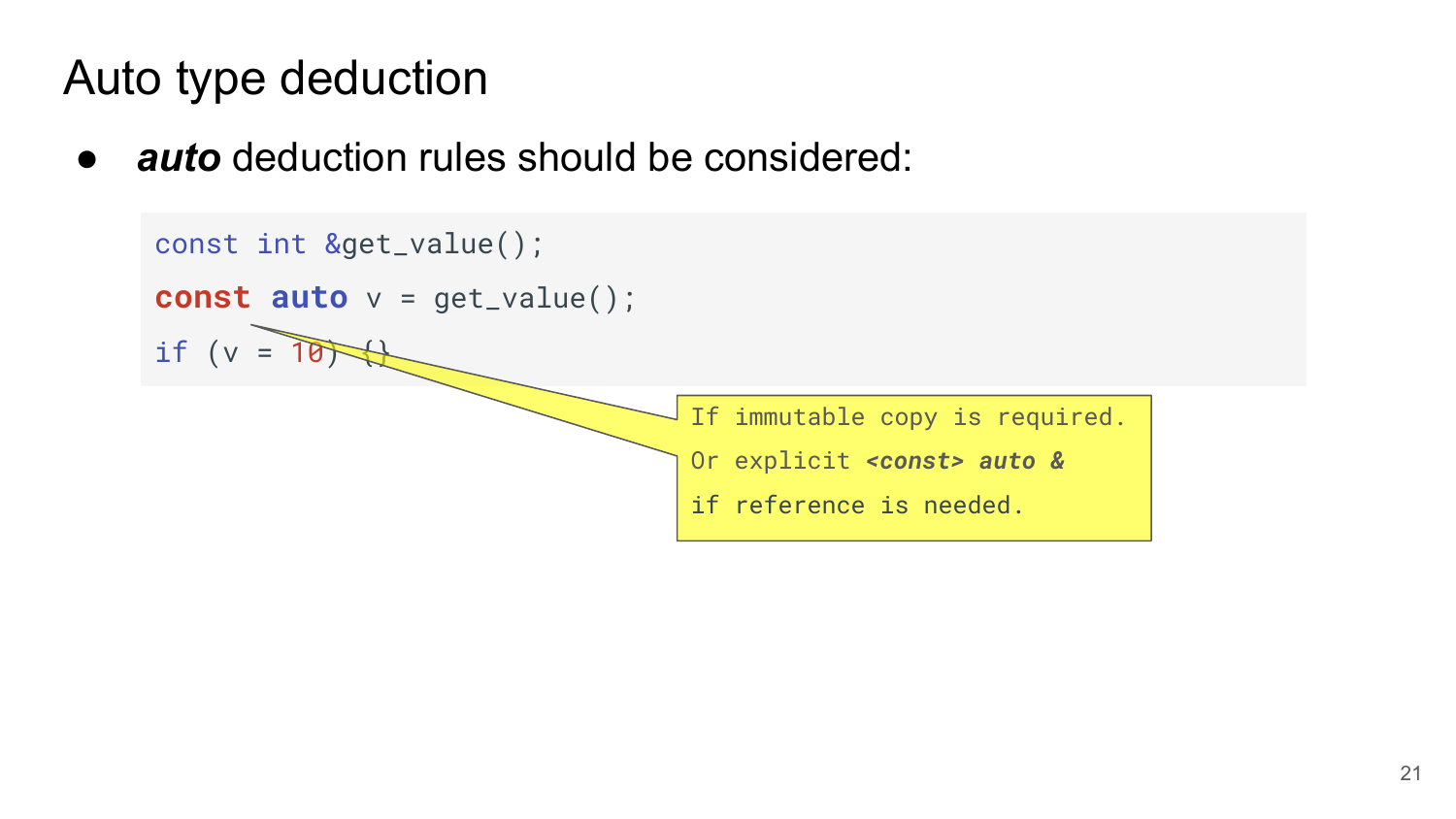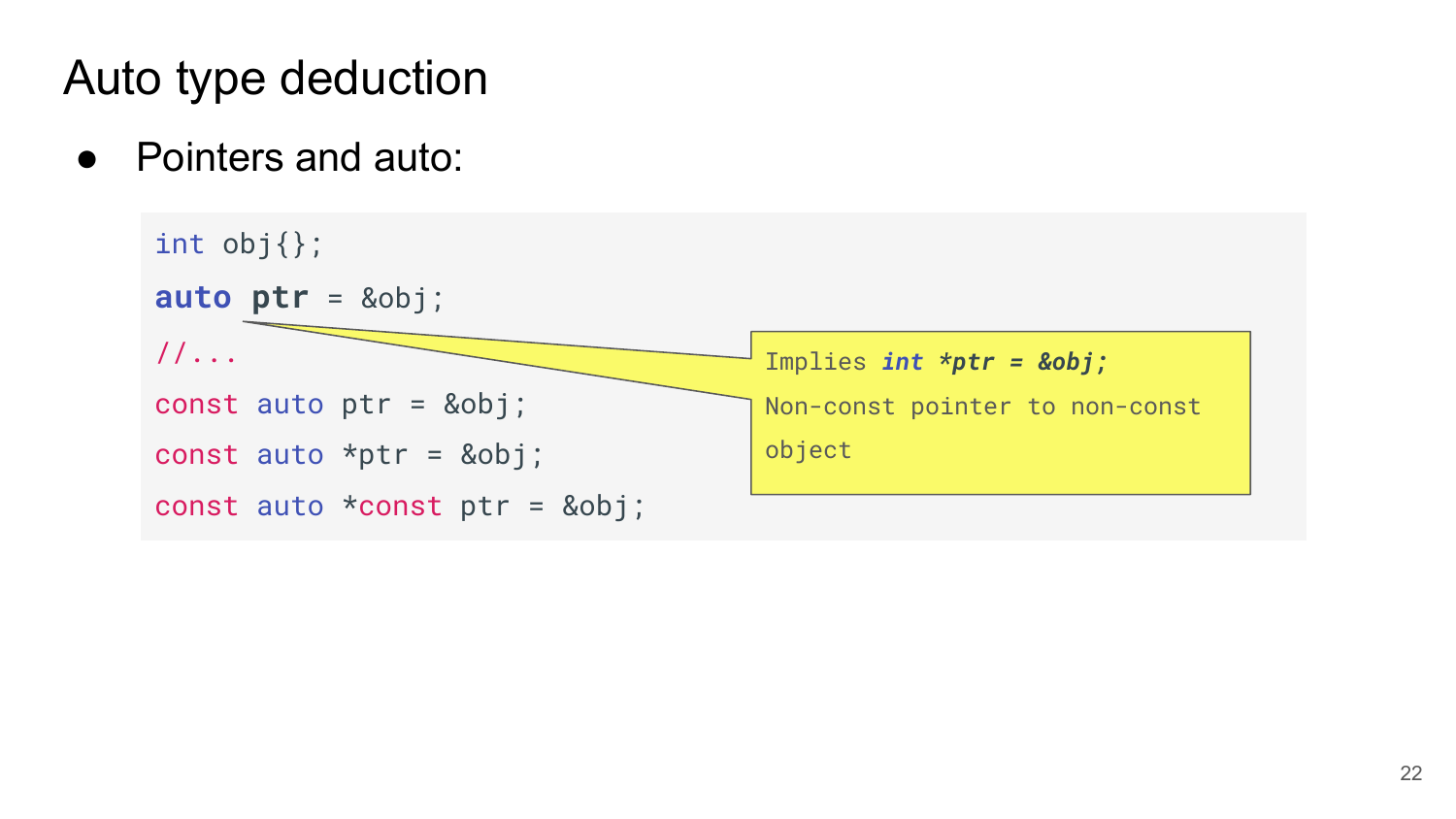```
int obj{};
auto ptr = &obj;//...
const auto ptr = &obj;
const auto *ptr = \overline{\&obj};
const auto *const ptr = &obj;
                                    Implies int *const ptr = &obj;
```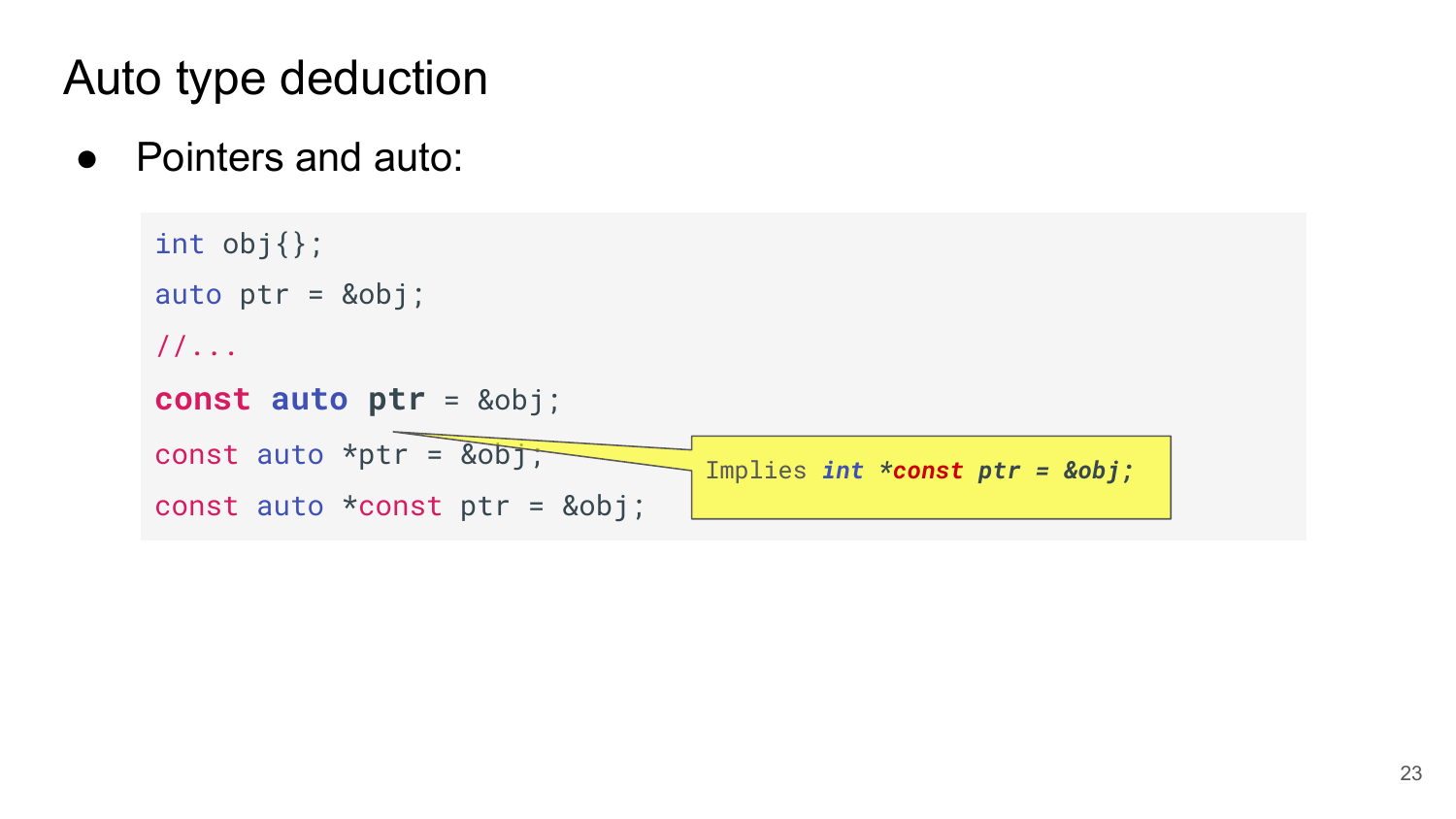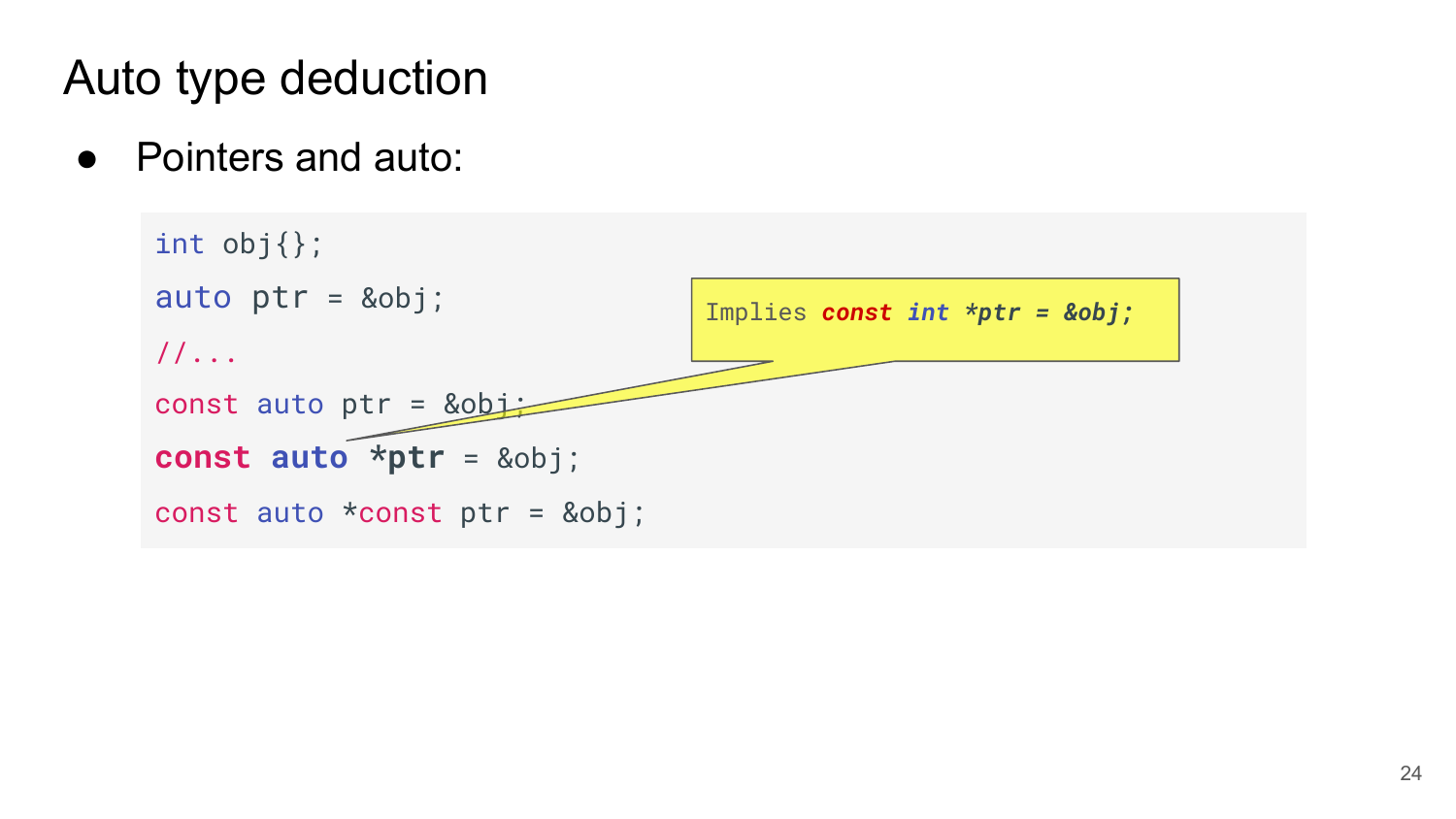```
int obj{};
auto ptr = &obj;//...
const auto ptr = &obj;
const auto *ptr = &obj;const auto *const ptr = &obj;
                              Implies const int *const ptr = &obj;
```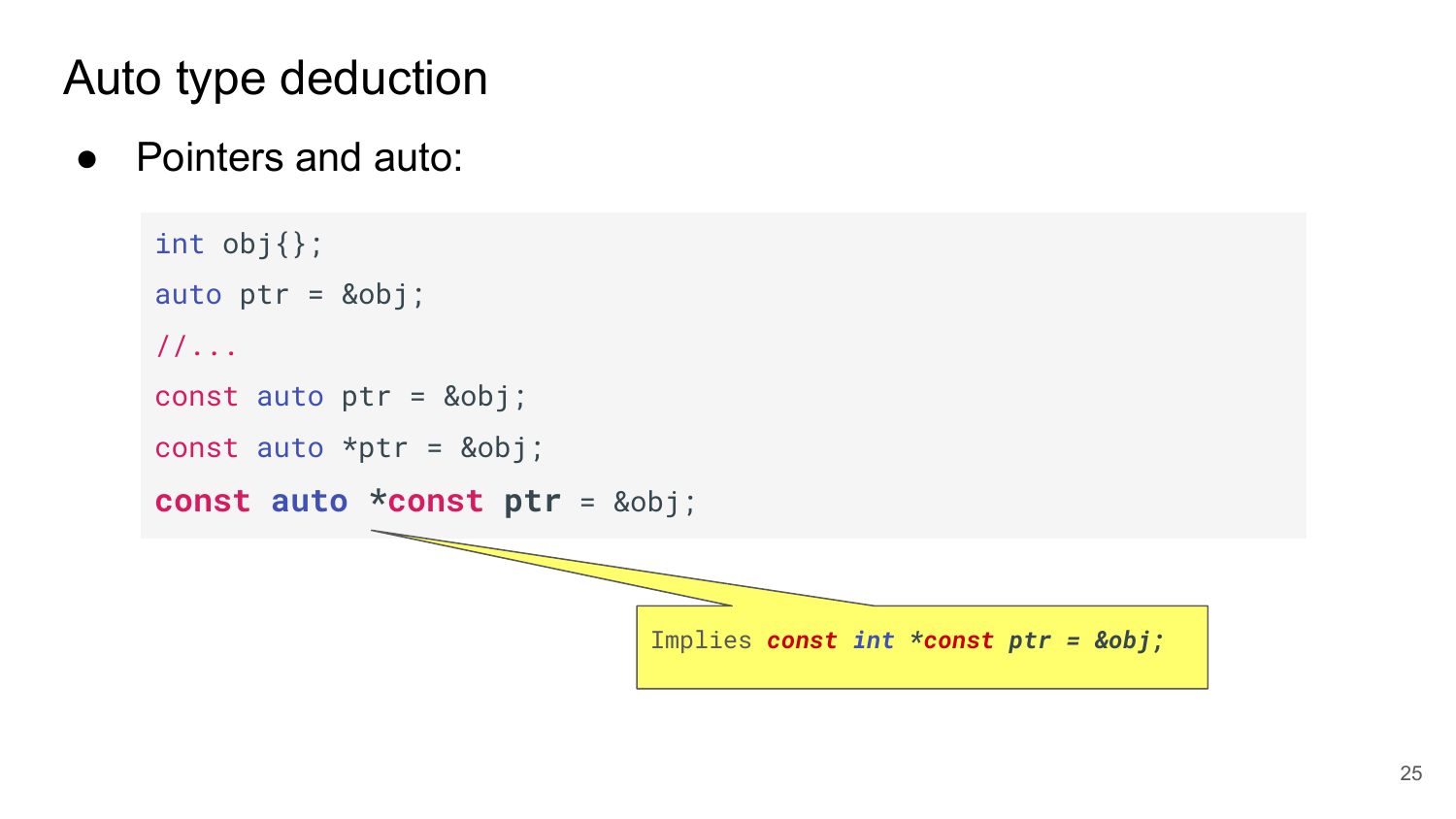# STL Iterators

- *iterator* references mutable object;
- *const iterator* references immutable object;

Objects of both types can be unintentionally modified:

```
const std::vector<int> v\{1, 2, 3\};
auto begin = v.\text{begin}();
auto end = v.end();
some_custom_algorithm(begin, end);
                                        No guarantee that iterator itself 
                                        (std::vector::const_iterator in this 
                                        case) will not changed in the function
```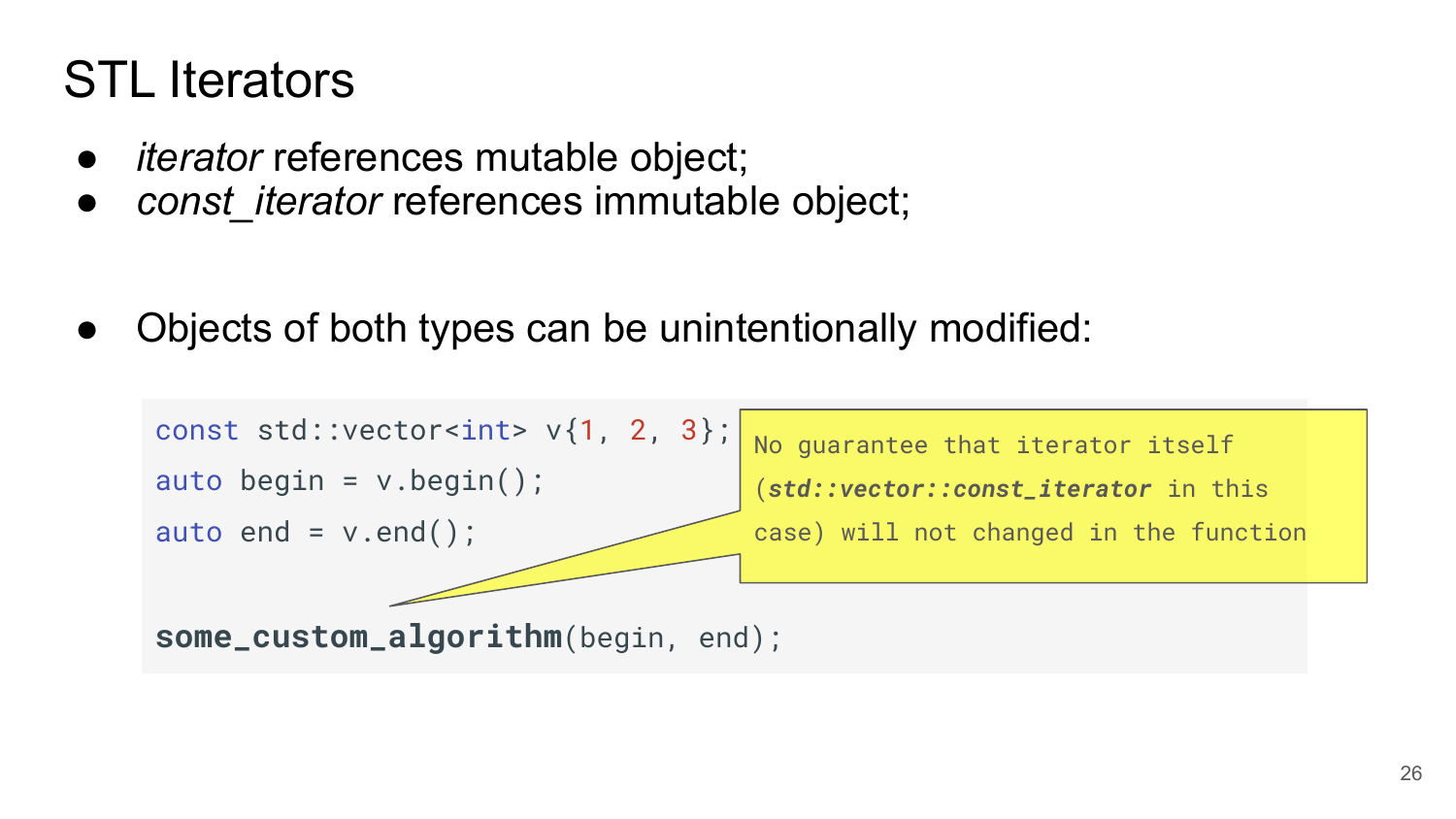#### STL Iterators

Objects of both types can be unintentionally modified:

```
template <typename It>
void some_custom_algorithm(It &begin, const It &end) {
     while (begin != end) ++begin;
}
const std::vector<int> v{1, 2, 3};
const auto begin = v.begin();
const auto end = v.end();
some_custom_algorithm(begin, end);
                                      Will not compile
```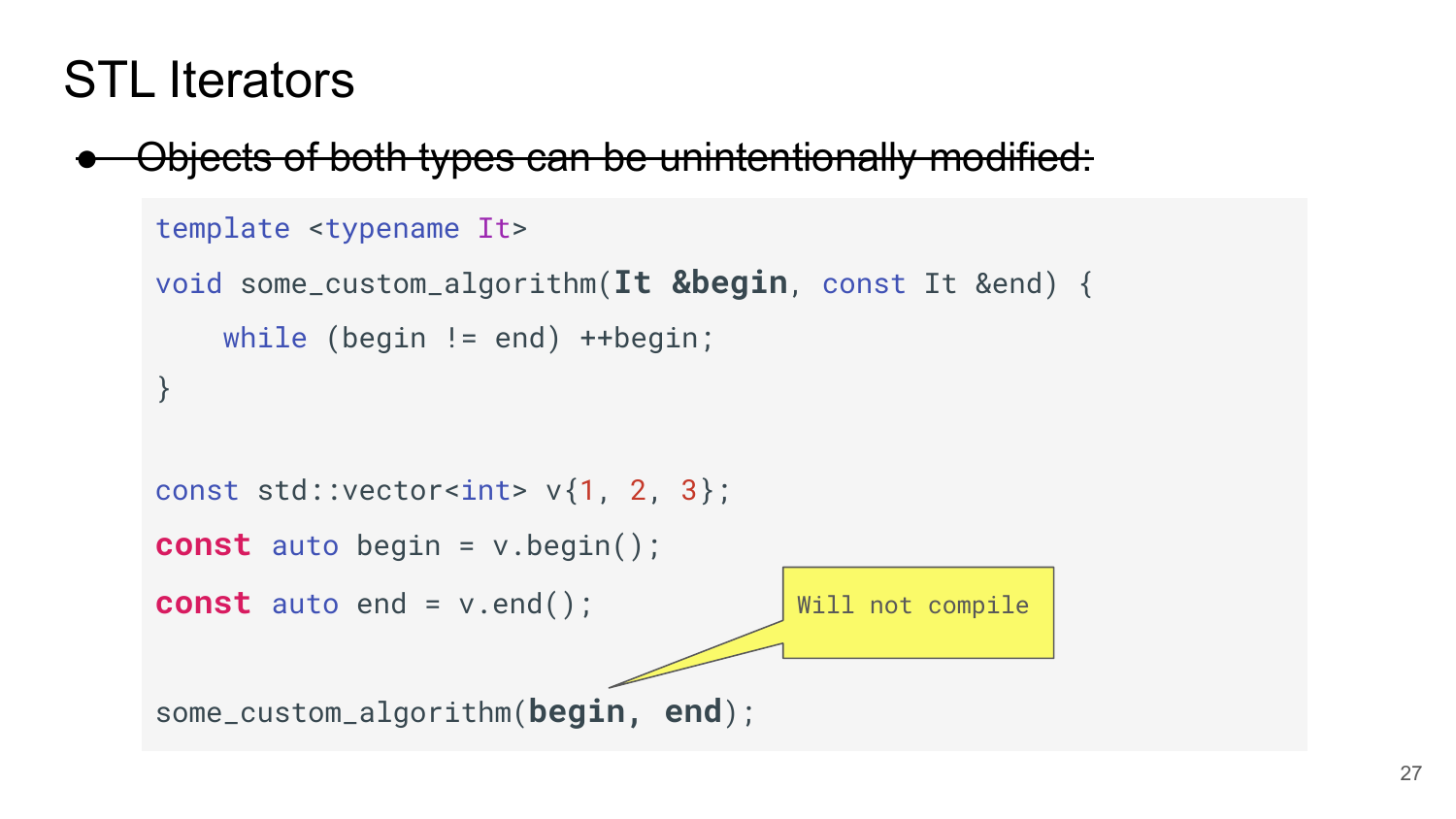#### Smart pointers

• Can be accidentally reassigned:

```
auto ptr = std::make\_shared<int>(10);if (ptr = nullptr) {
    // ...
}
```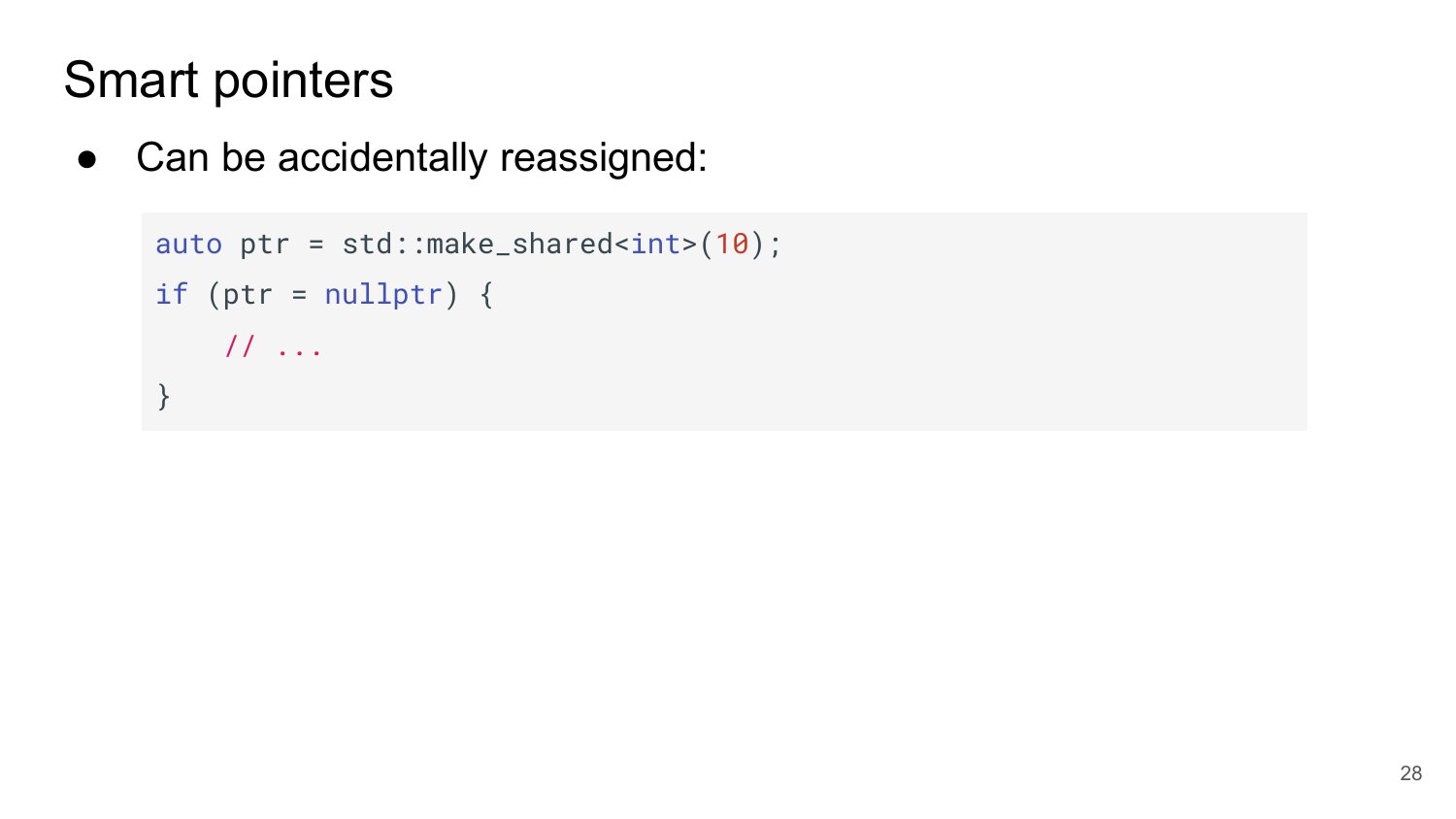#### Smart pointers

● Can be accidentally reassigned:

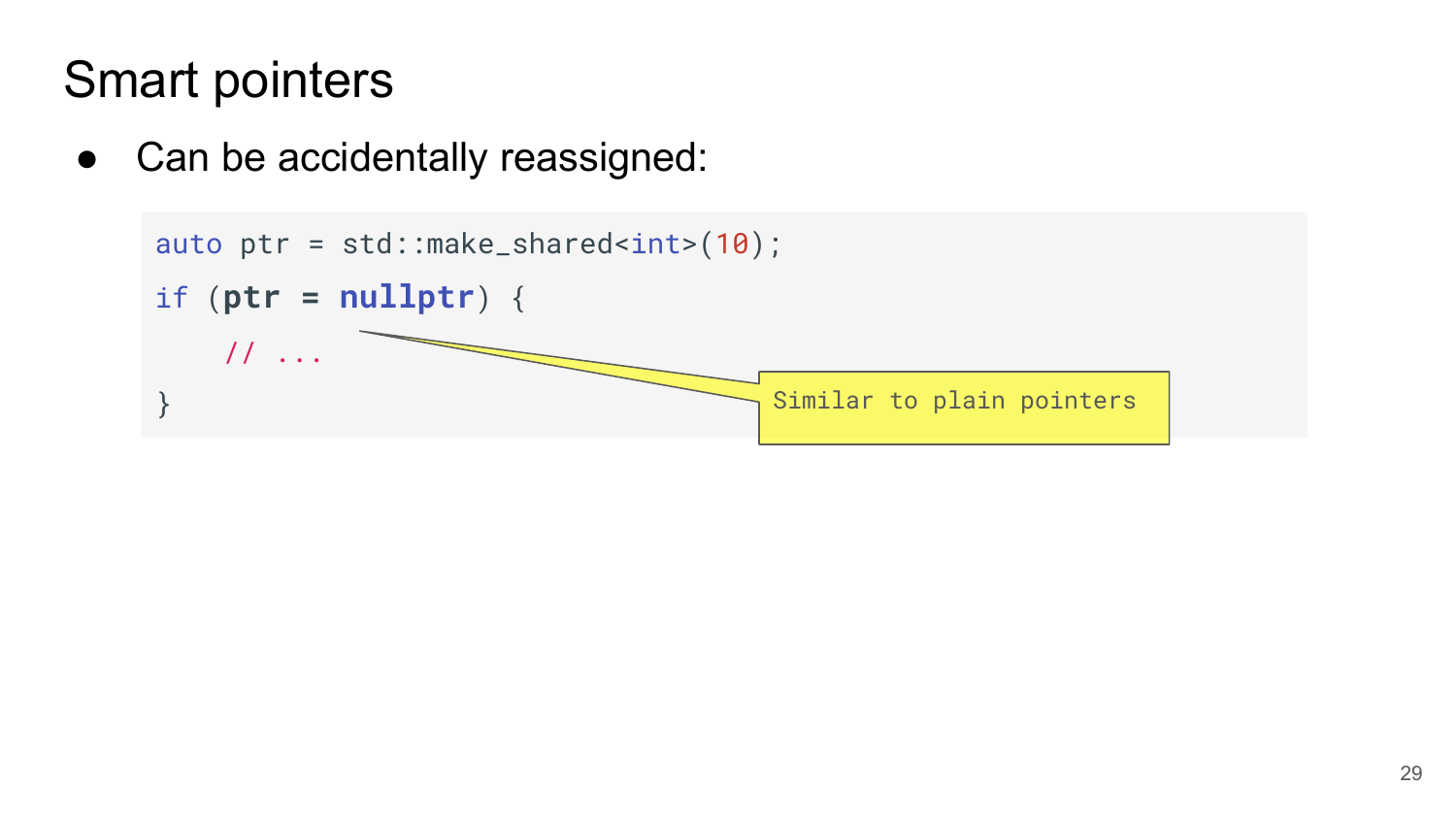#### Smart pointers





Const **shared\_ptr** allows modification of the referenced data:

| std::shared_ptr <t>::Operator*, std::shared_ptr<t>::Operator-&gt;</t></t> |  |                       |  |
|---------------------------------------------------------------------------|--|-----------------------|--|
| T& operator*() const noexcept;                                            |  | $(1)$ (since $C+11$ ) |  |
| $T^*$ operator->() const noexcept;                                        |  | $(2)$ (since $C+11$ ) |  |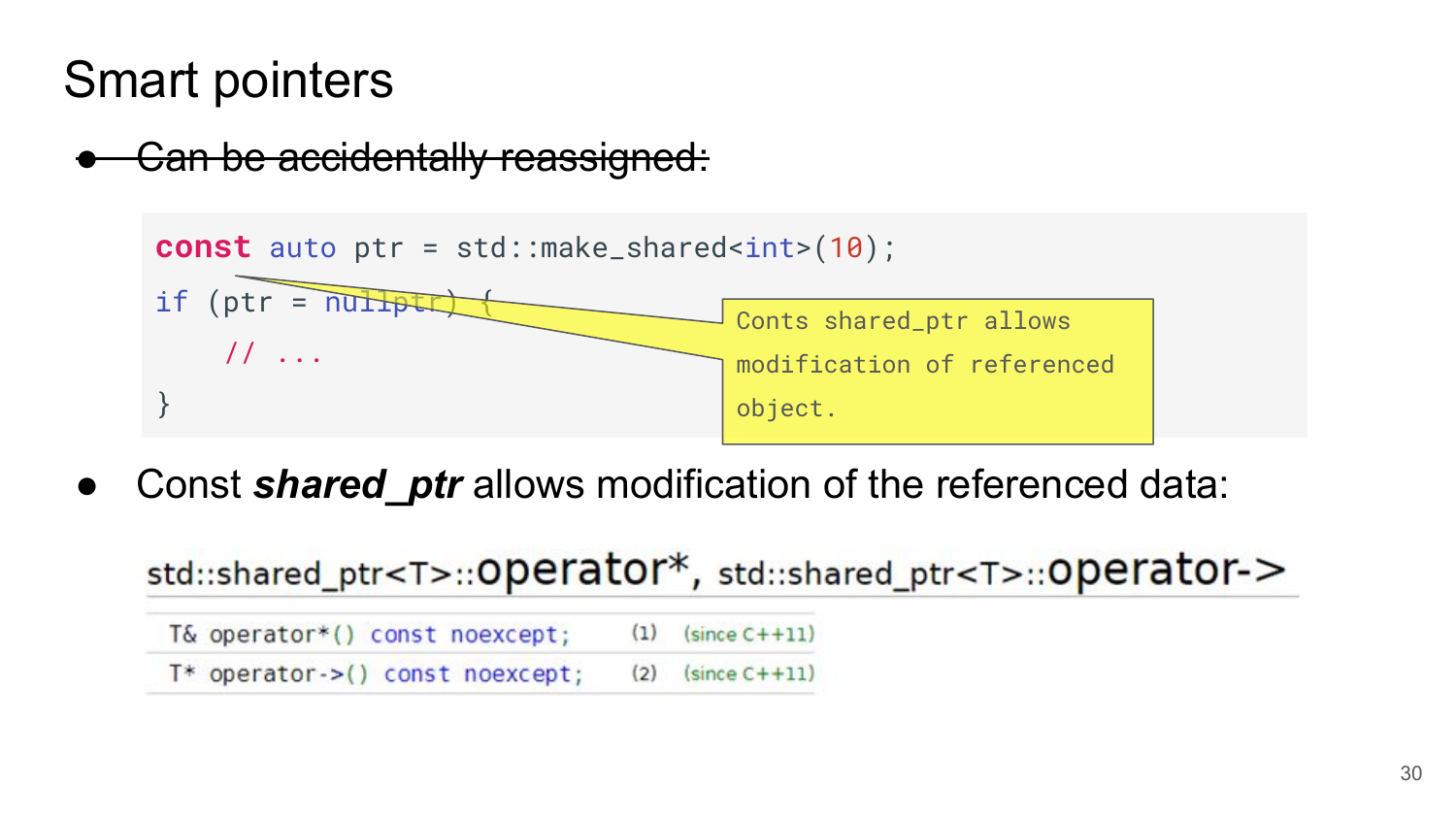● Similar to variables:

```
 void increment_n_times(int n, int *obj) {
    if (n = 0) return;
    for (auto i = 0; i < n; ++i) *obj++;
}
```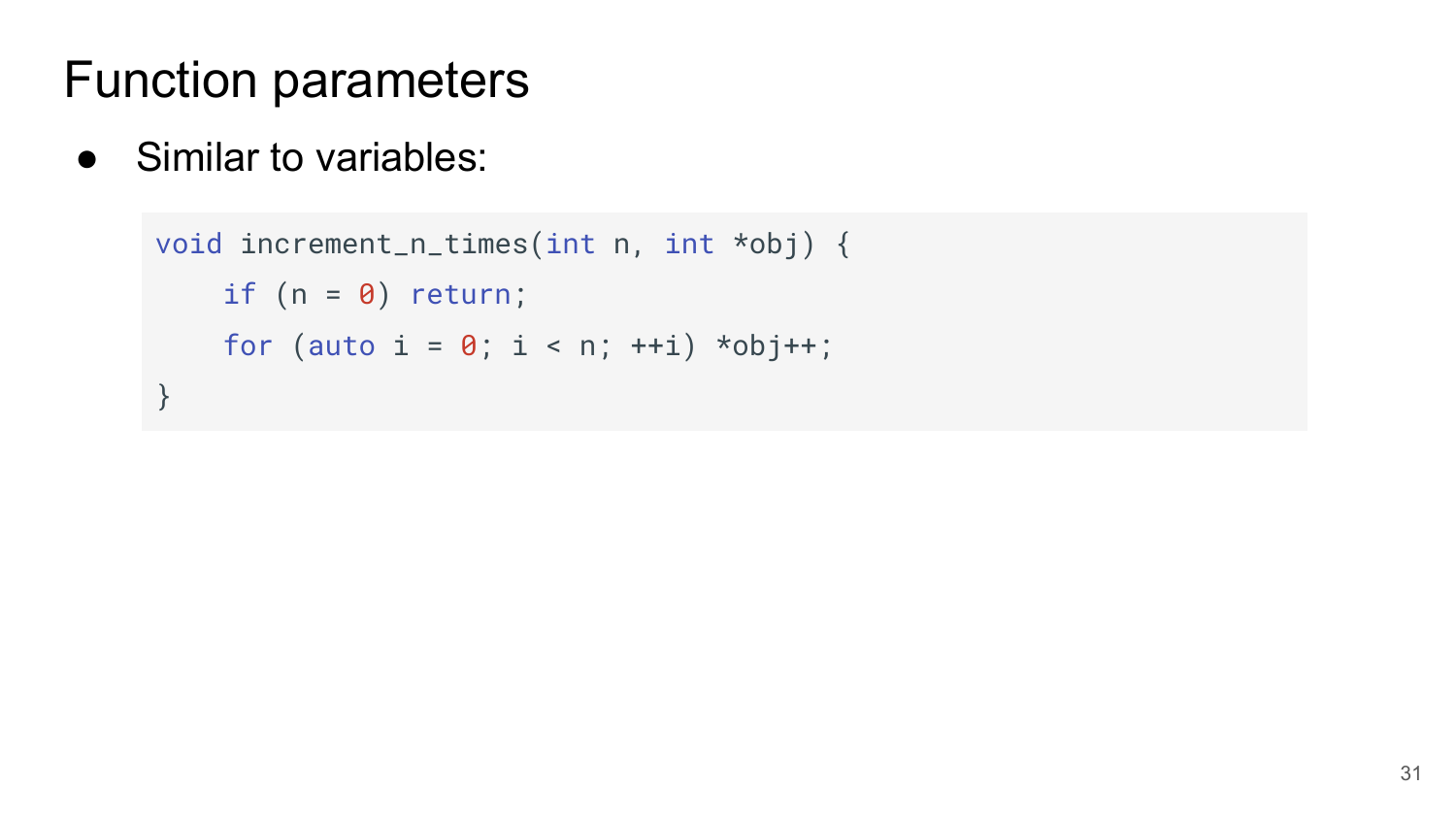• Similar to variables:

```
 void increment_n_times(int n, int *obj) {
     if (n = 0) return;
     for (auto i = 0; i < n; ++i) *obj++;
}
                                                 Issues from previous 
                                                 examples
```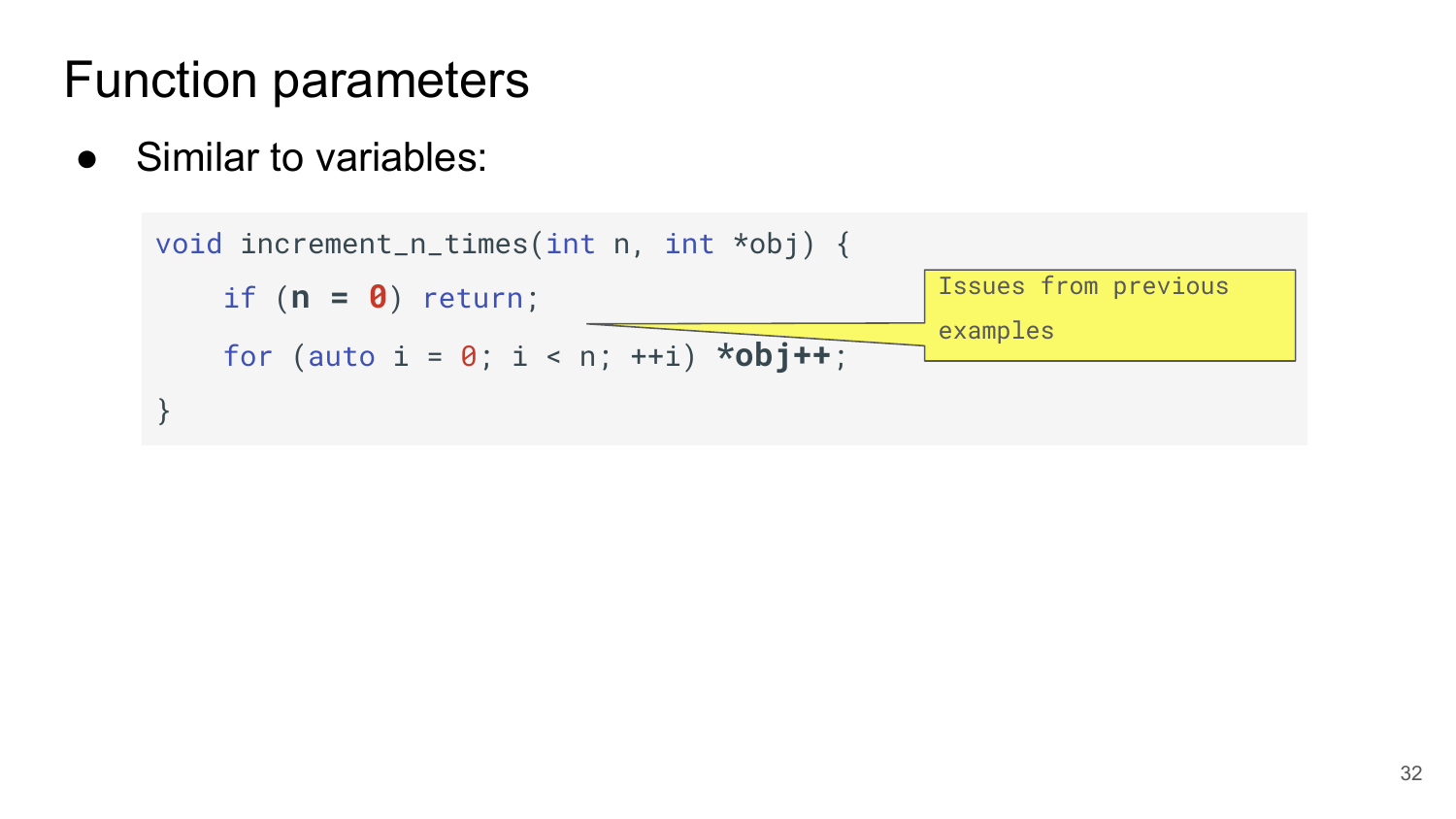• Solution is to make objects that should not be modified const in function/method definition:

```
 void increment_n_times(int n, int *obj);
// ...
void increment_n_times(const int n, int *const obj) {
    if (n = 0) return;
    for (auto i = 0; i < n; ++i) *obj++;
}
                                                         depending on how the 
                                                         parameter will be used in 
                                                         definition
                                                                               33
```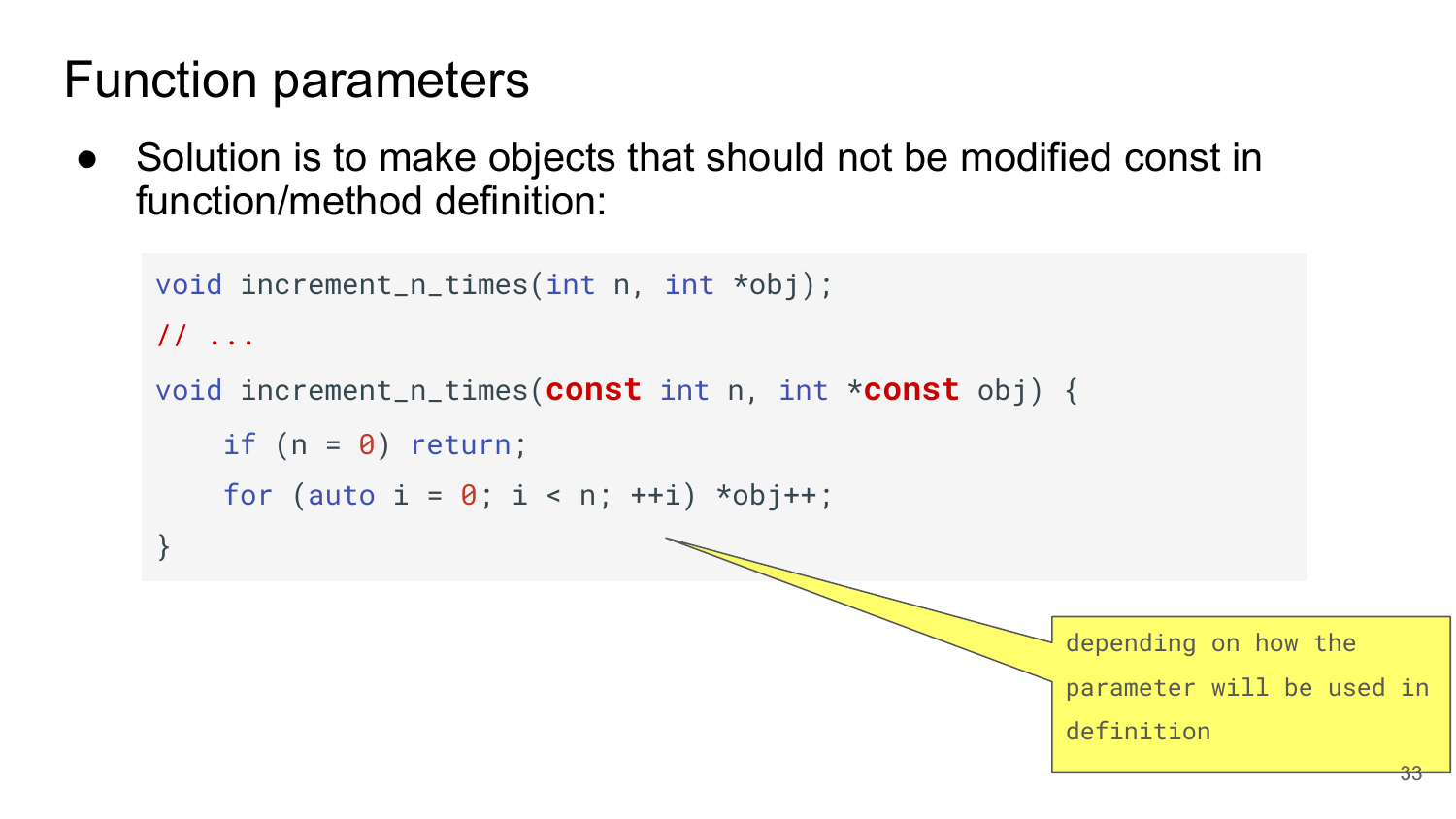Solution is to make objects that should not be modified const in function/method definition:

```
 void increment_n_times(int n, int *obj);
// ...
void increment_n_times(const int n, int *const obj) {
    if (n = 0) return;
    for (auto i = 0; i < n; ++i) *obj++;
}
                                                      cv-qualification is 
                                                      ignored between 
                                                      declaration and 
                                                      definition
```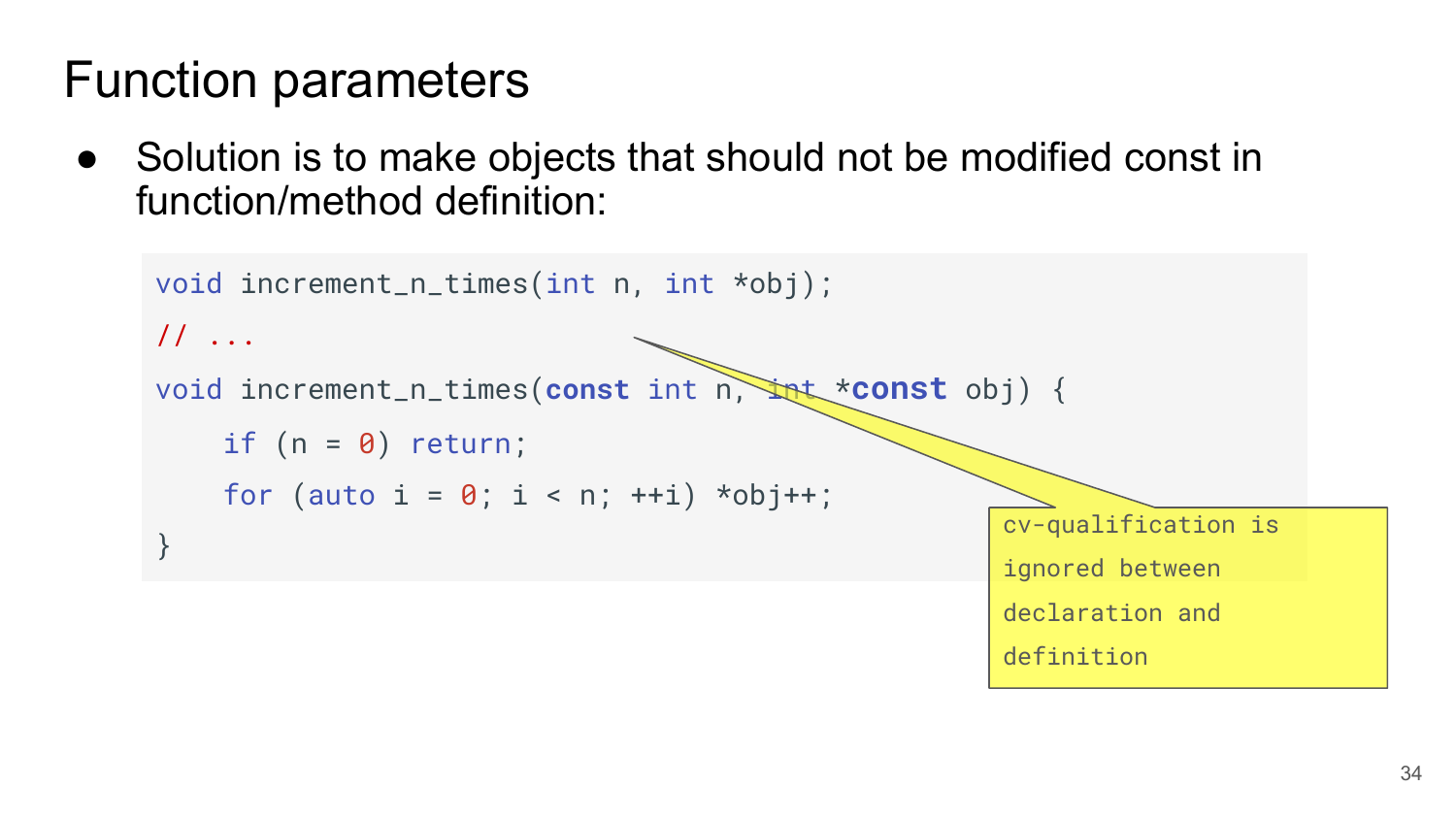● Conditional initialization:

```
int i = 1;
if (should_be_two_not_one)
   i = 2;
```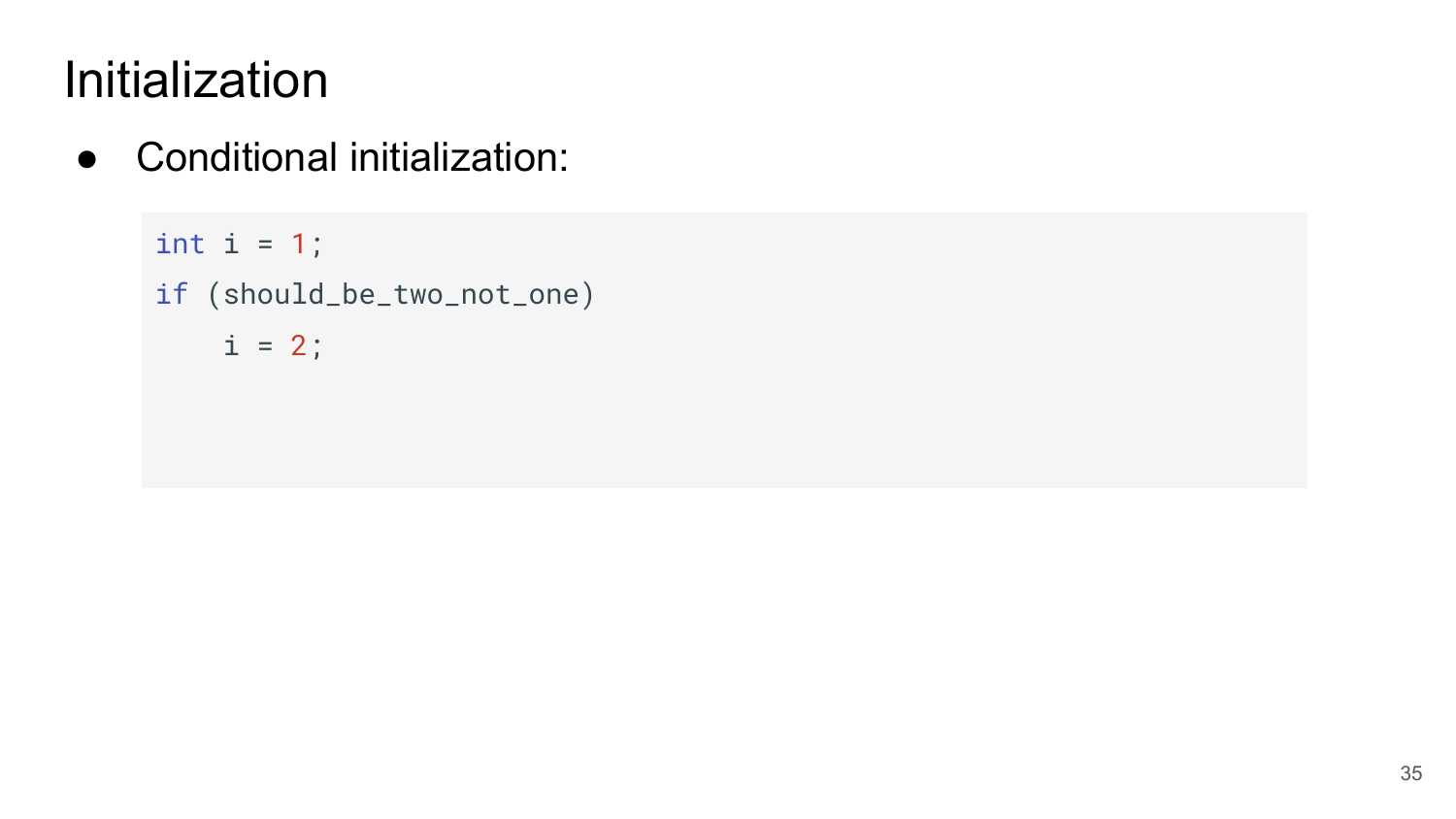● Conditional initialization:

```
int i = 1;
if (should_be_two_not_one)
   i = 2;const int i = should_be_two_not_one ? 2 : 1
```
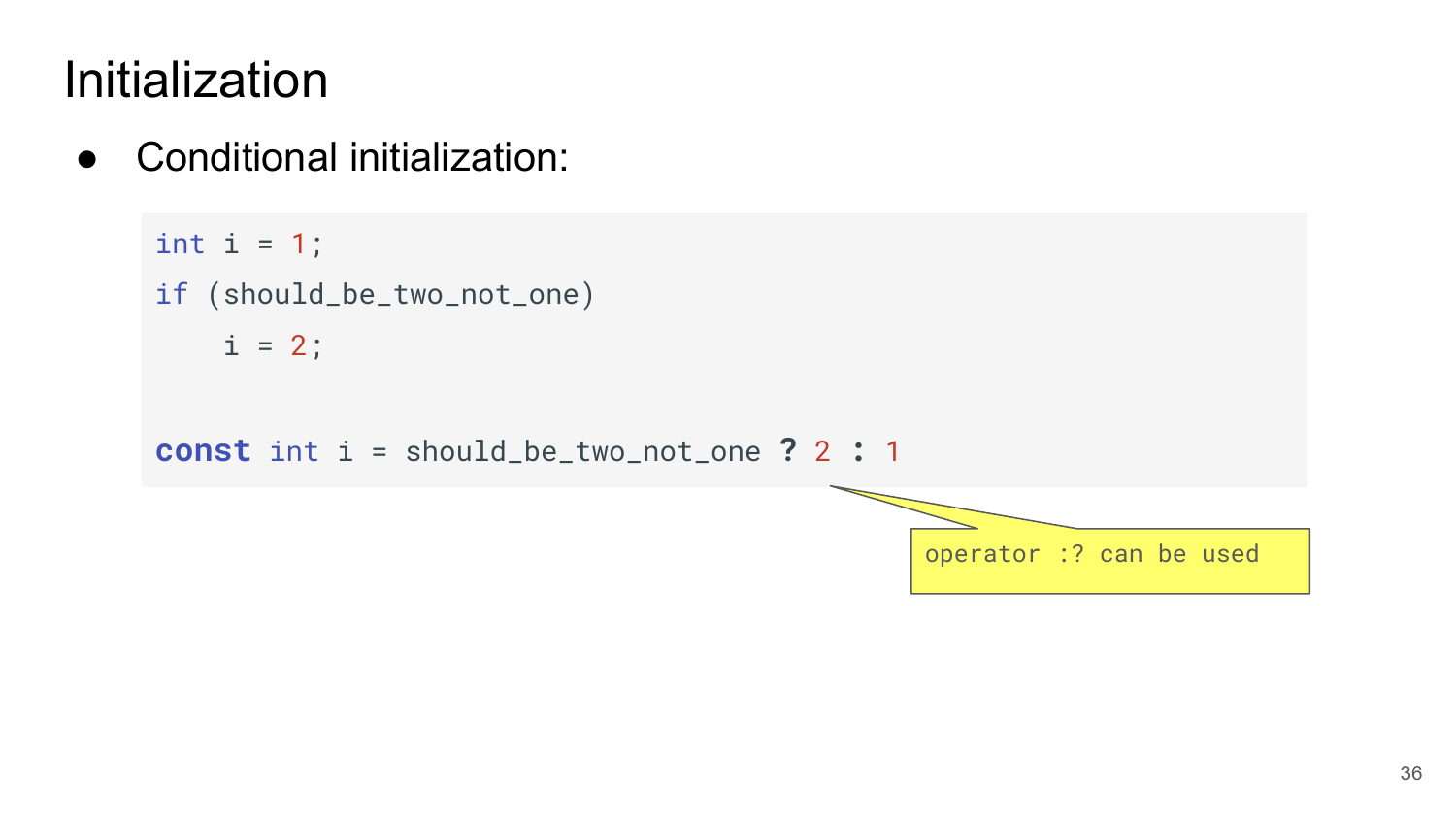● Immediately invoked lambda for more complex conditions:

```
const int v = get\_some\_value();
const auto n_v = [v] { // or [\&v] for complex types
     if (v < 100) 
         return 0;
     else if (v >= 100 && v < 1000)
         return 1;
     else 
         return 3;
\}();
```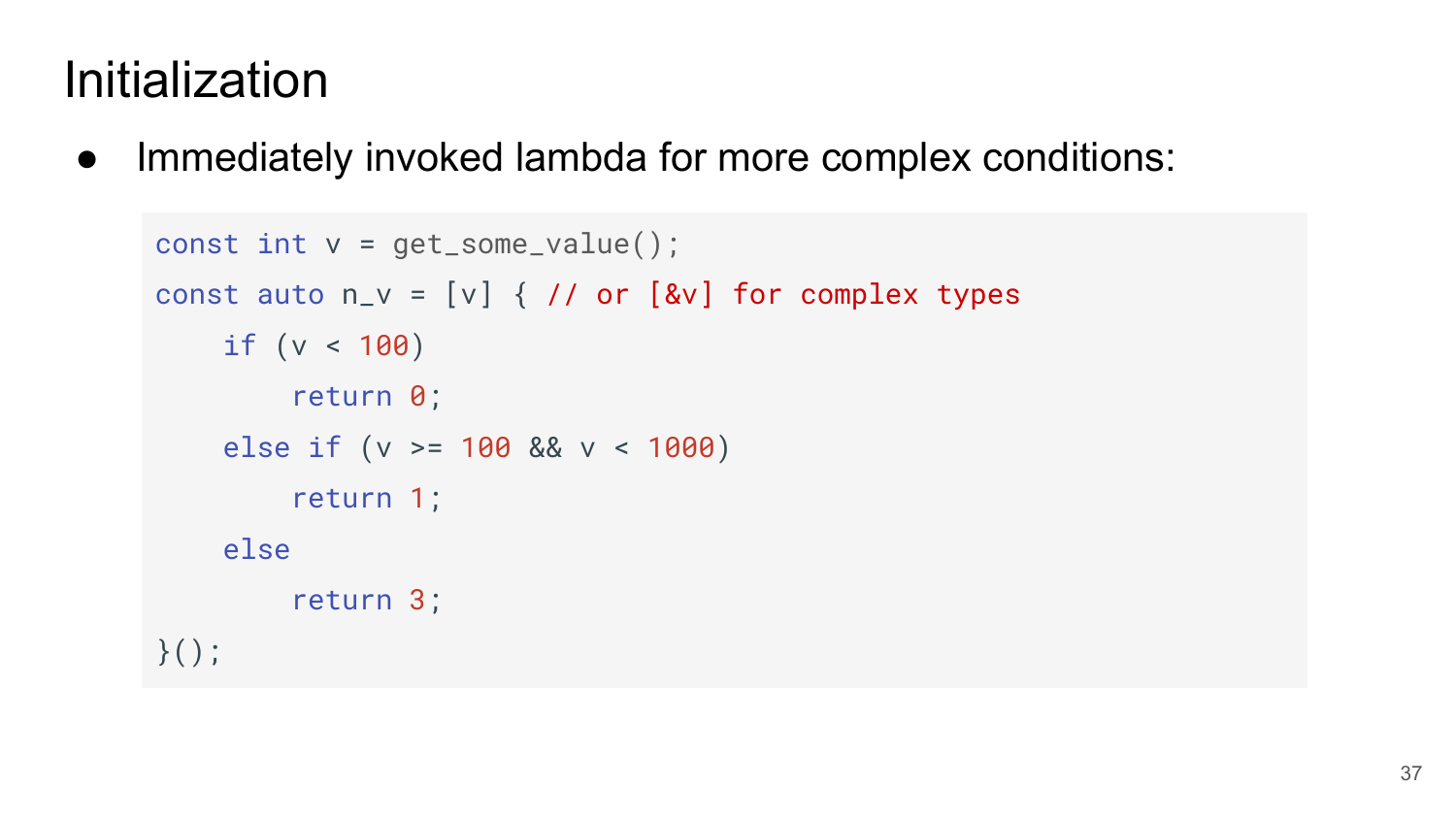• And output parameters:

```
 void get_value(int &v);
//...
const auto value = \begin{bmatrix} \end{bmatrix} {
      int tmp = 0;
      get_value(tmp);
      return tmp;
}();
                                 Temporary non-const 
                                 variable in the scope of 
                                 lambda only
```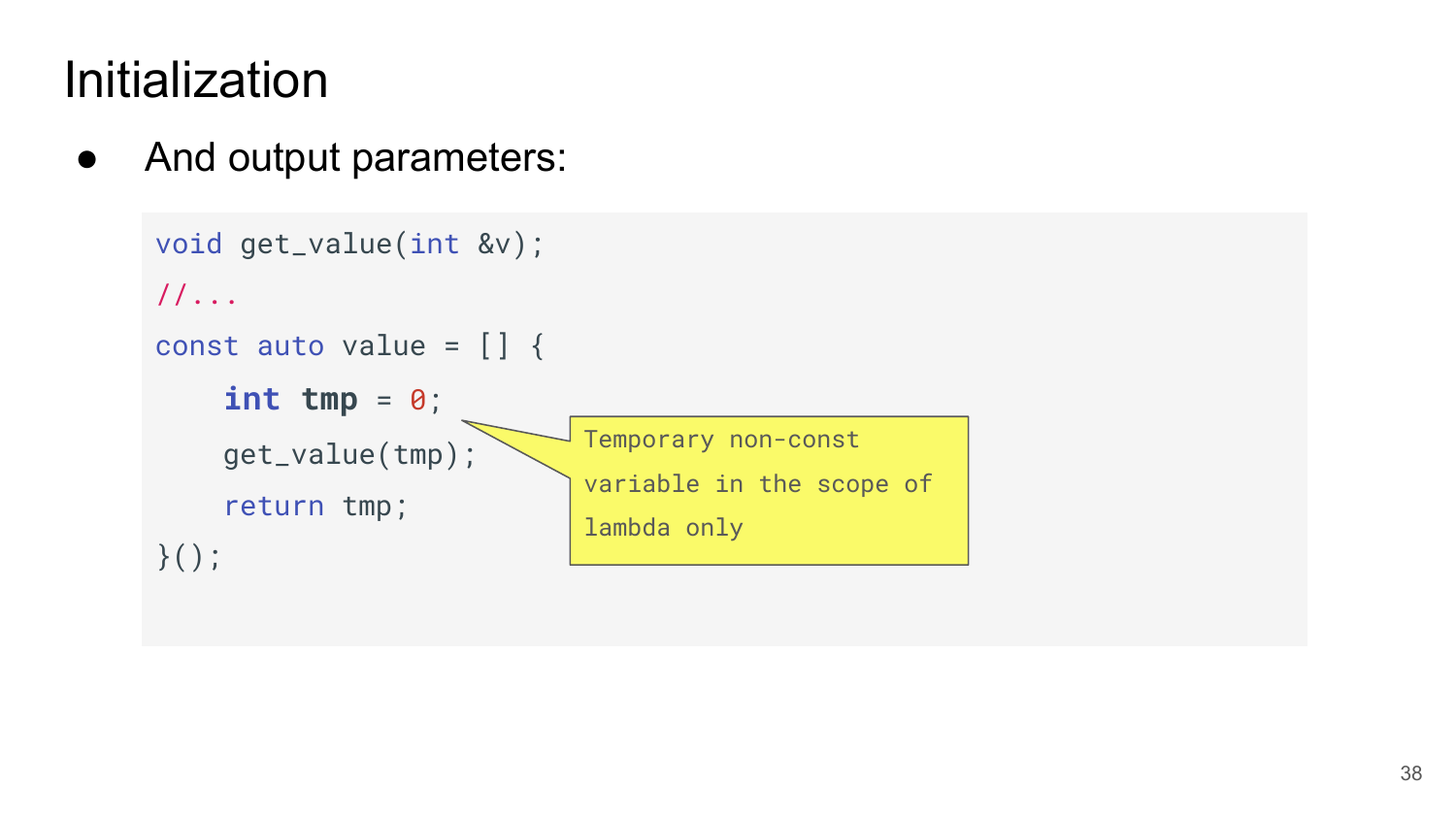# **Objects**

- If accessed as const, *this* pointer is treated as pointer to const. That implies:
	- properties and bases are treated as const objects
	- only methods specified as "const" can be called

```
struct A {
     void doSmth() const;
     void doSmth();
};
const A a;
a.do\_smth();
```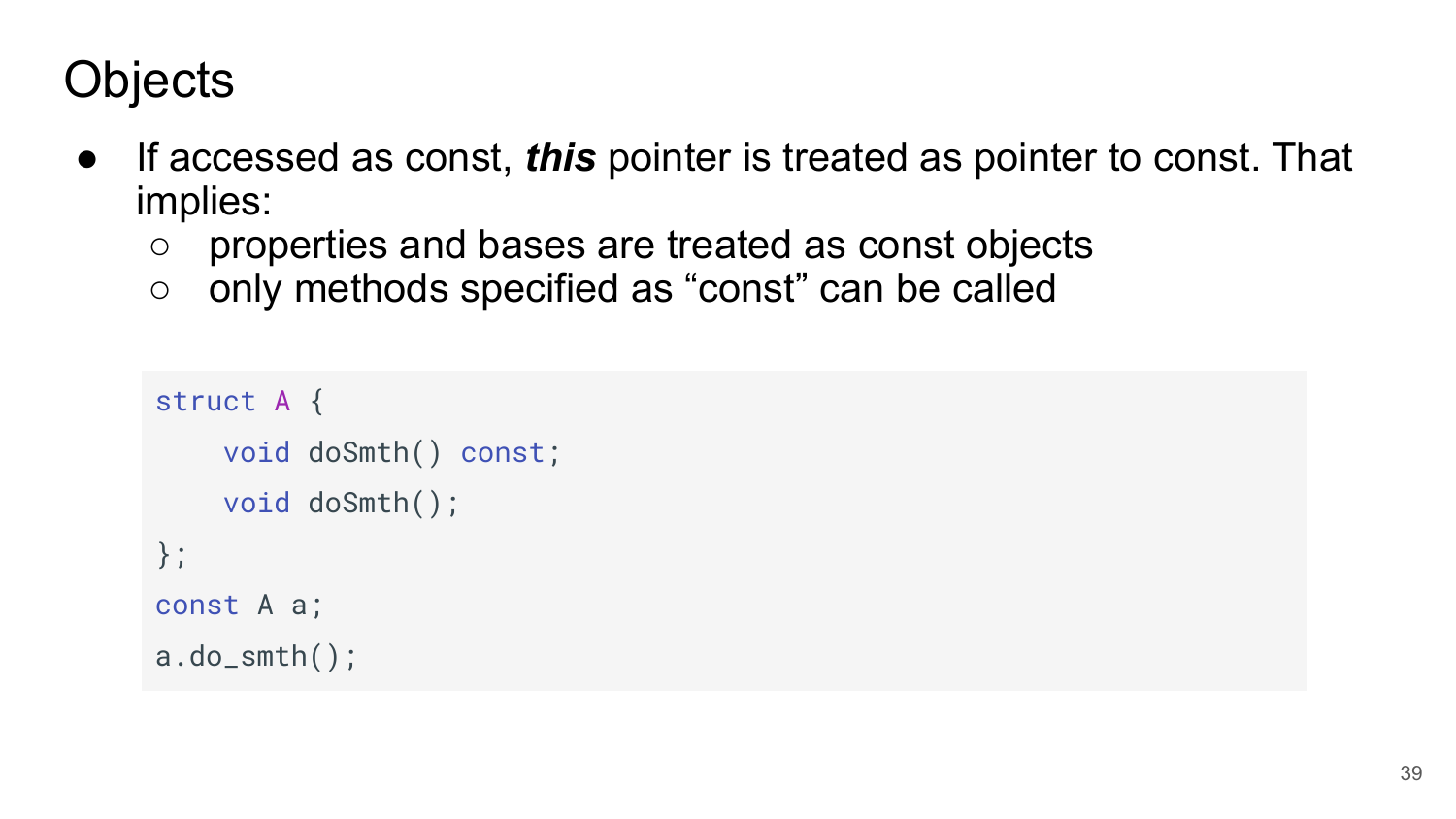# **Objects**

But, const method can return non-const references and pointers:

```
 class A {
public:
    int *getPtr() const { return a; }
    int &getRef() const { return *a; }
    std::shared_ptr<int> getSharedPtr() const { return b; }
private:
    int *a;
   std::shared_ptr<int> b; \sim\left\{\right\};int *const ptr;
                                         const std::shared_ptr<int> b;
                                                                     40
```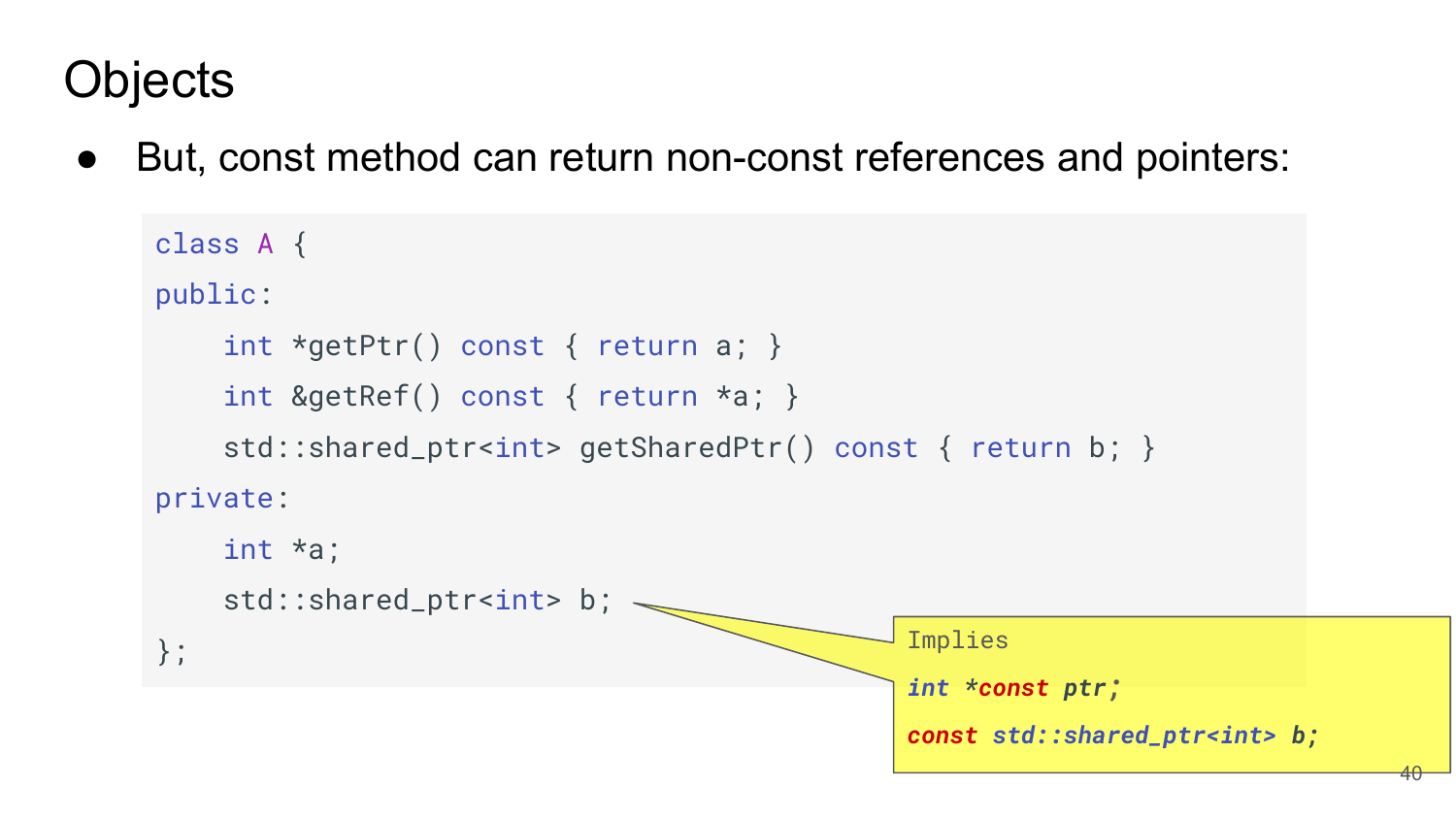# **Objects**

- The strategy should be defined and the design should follow it:
	- 1. propagation of immutability to the owned objects
	- 2. independent mutability of the owned objects
	- 3. immutable logical (observable) state (not the physical immutability)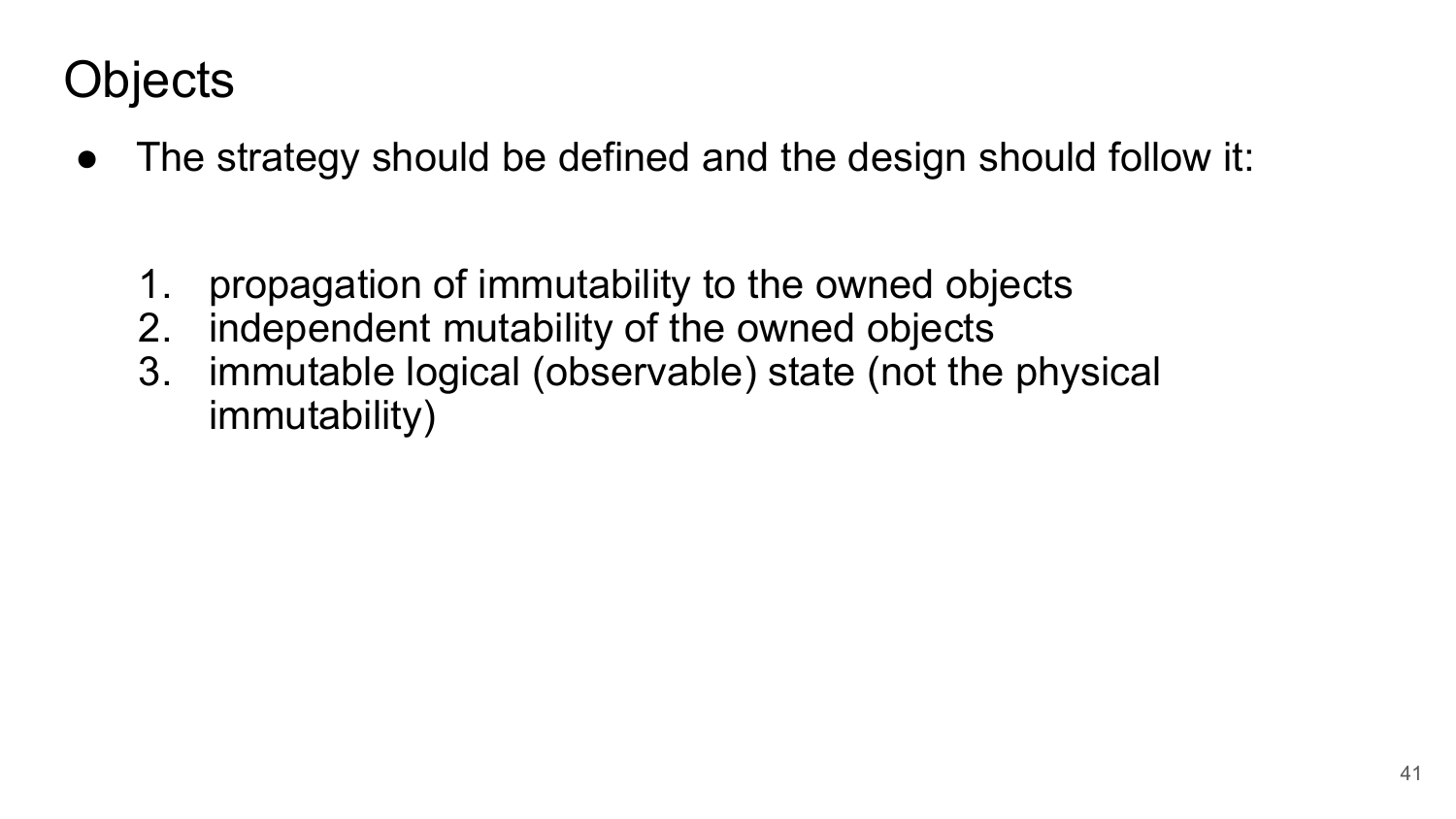# Propagation of the immutability

//...

More restrictive const overloads for accessors:

```
 class A {
public:
     const int *get_ptr() const { return a; }
    int *get\_ptr() \{ return a; \}const int& getRef() const { return *a; }
    int& getRef() { return *a; }
    std::shared_ptr<const int> getSharedPtr() const { return b; }
    std::shared_ptr<int> getSharedPtr() { return b; }
                                   pointer to const in const methods
```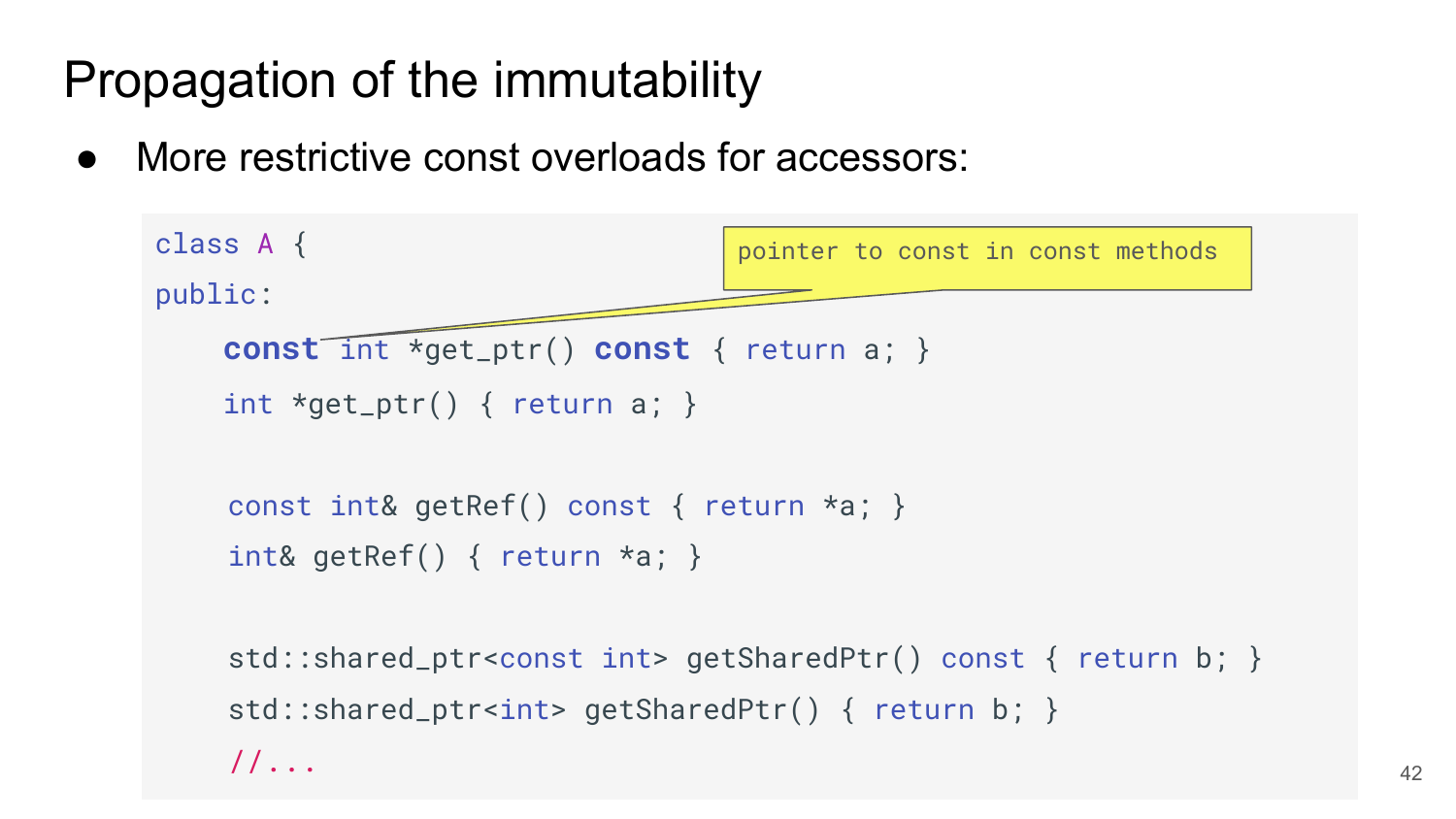# Propagation of the immutability

More restrictive const overloads for accessors:

```
 class A {
public:
     const int *get_ptr() const { return a; }
    int *get\_ptr() { return a; }
    const int& getRef() const { return *a; }
    int& getRef() { return *a; }
                                                  Reference to const
```
std::shared\_ptr<const int> getSharedPtr() const { return b; } std::shared\_ptr<int> getSharedPtr() { return b; } //...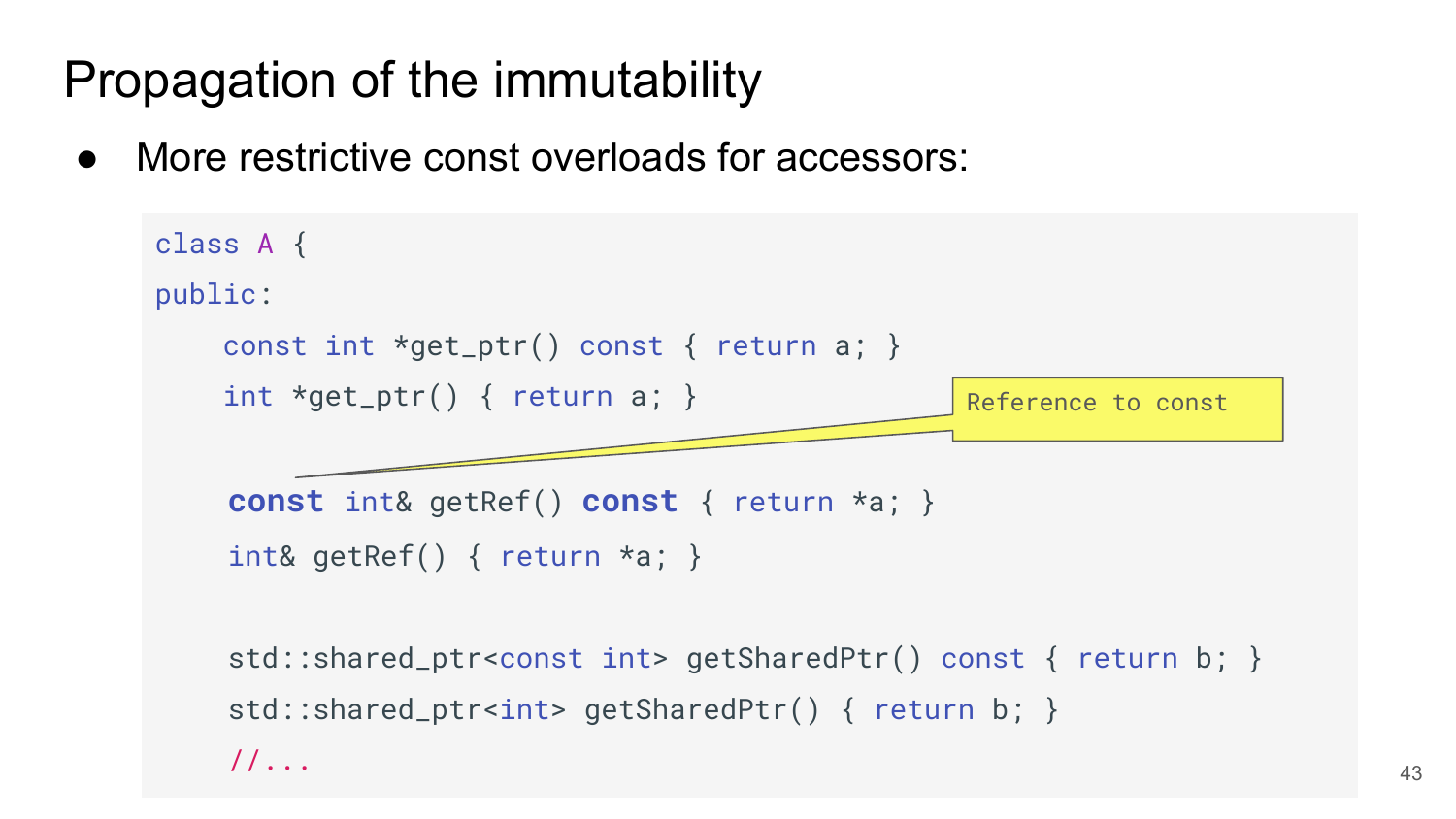# Propagation of the immutability

More restrictive const overloads for accessors:

```
 class A {
public:
     const int *get_ptr() const { return a; }
    int *get\_ptr() { return a; }
    const int& getRef() const { return *a; }
    int& getRef() { return *a; }
    std::shared_ptr<const int> getSharedPtr() const { return b; }
    std::shared_ptr<int> getSharedPtr() { return b; }
    //...
                                     smart pointer to const in const methods
```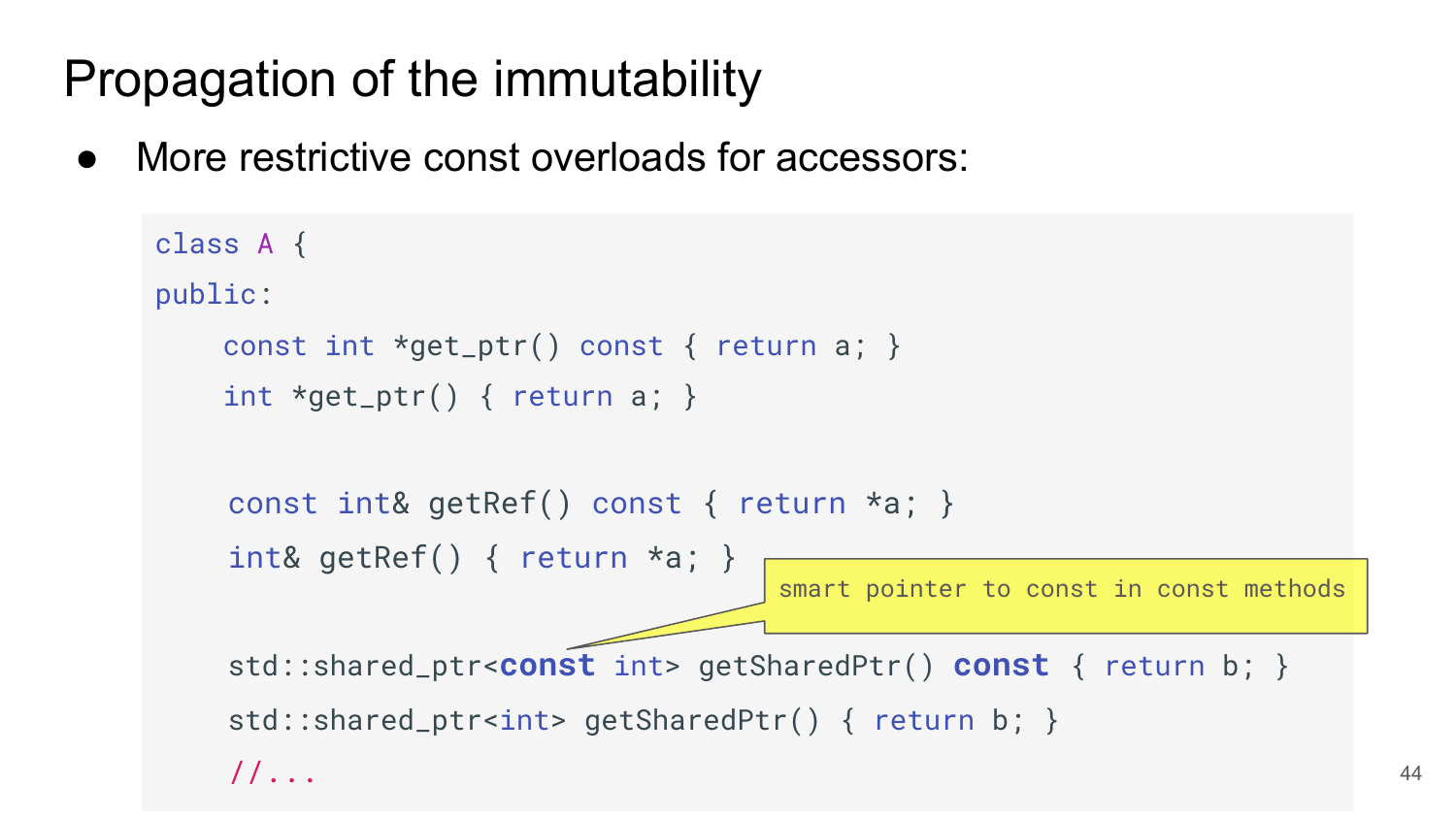● Owner is immutable but owned objects can be modified:

```
 class Object {
public:
     Pool &getOwner();
};
class Pool {
public:
     std::shared_ptr<Object> getObject(Id id) const;
     void removeObject(Id id);
};
```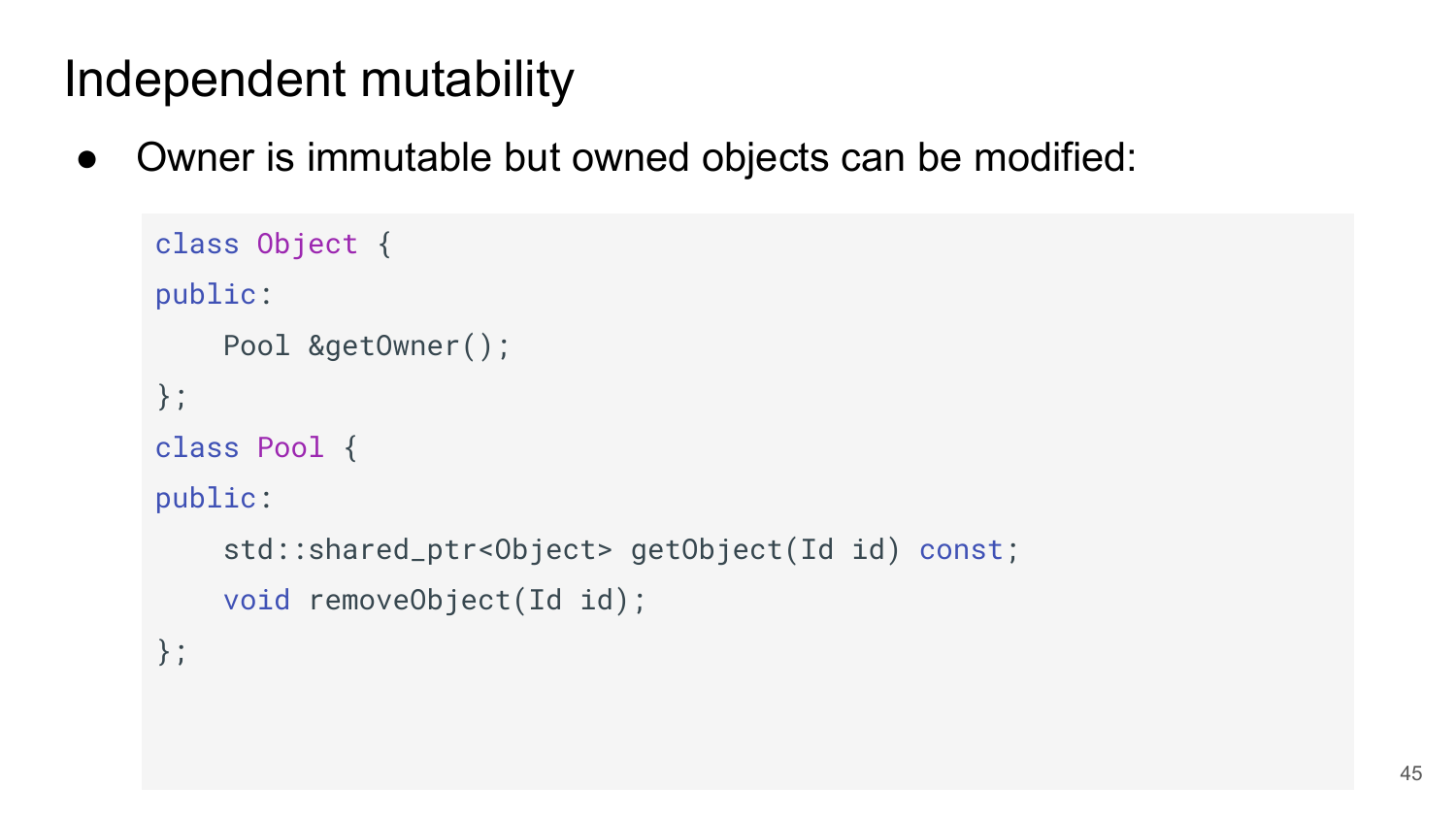● Owner is immutable but owned objects can be modified:

```
 class Object {
public:
     Pool &getOwner();
};
class Pool {
public:
     std::shared_ptr<Object> getObject(Id id) const;
     void removeObject(Id id);
};
                                    returns non-const reference/pointer
                                    to owner (can be provided in 
                                    constructor)
```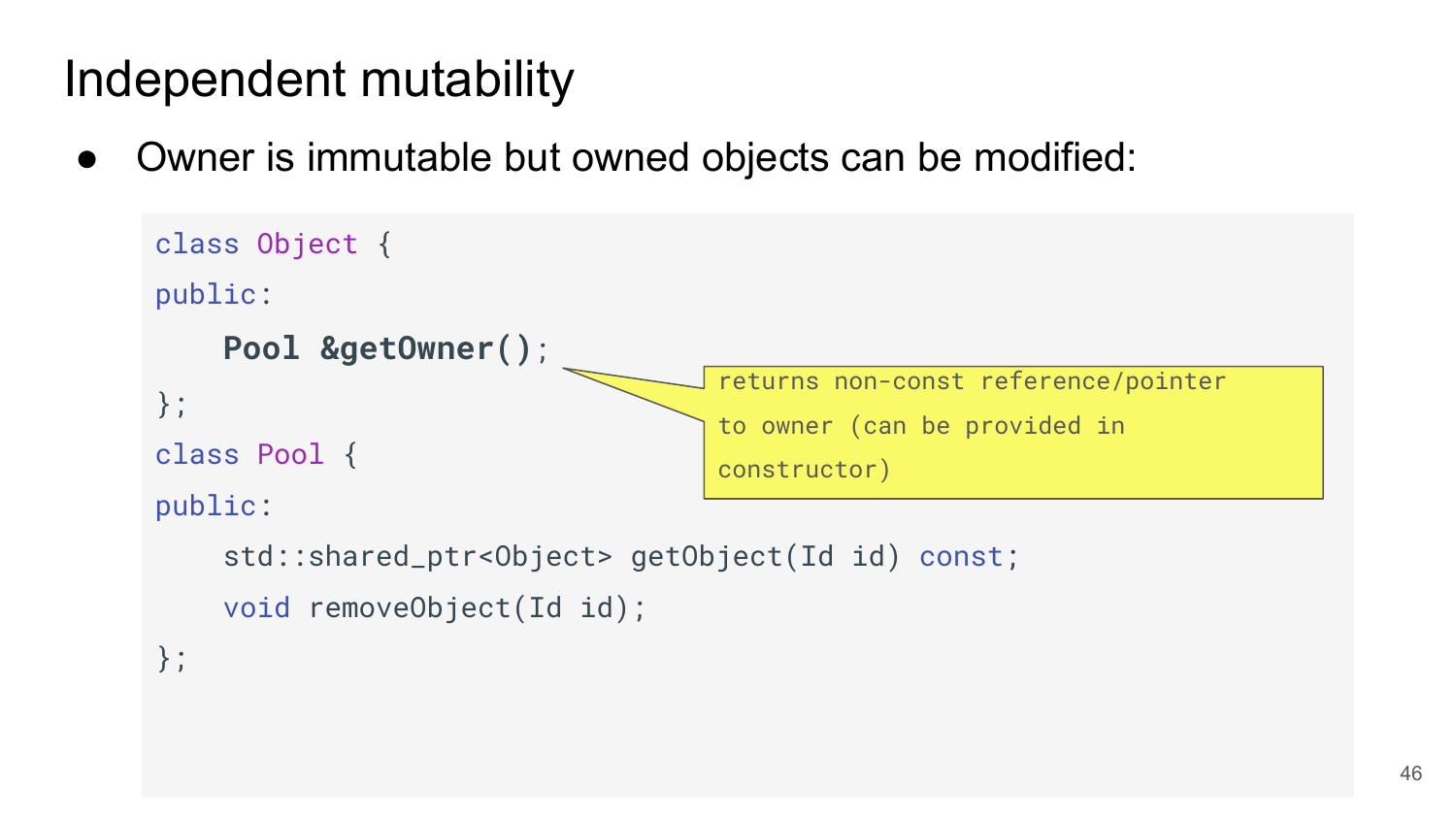Owner is immutable but owned objects can be modified:

```
 class Object {
public:
     Pool &getOwner();
};
class Pool {
public:
     std::shared_ptr<Object> getObject(Id id) const;
     void removeObject(Id id);
};
const Pool pool;
pool.getObject(id)->getOwner().removeObject(id);
                                  Enables non-const access to the owner
```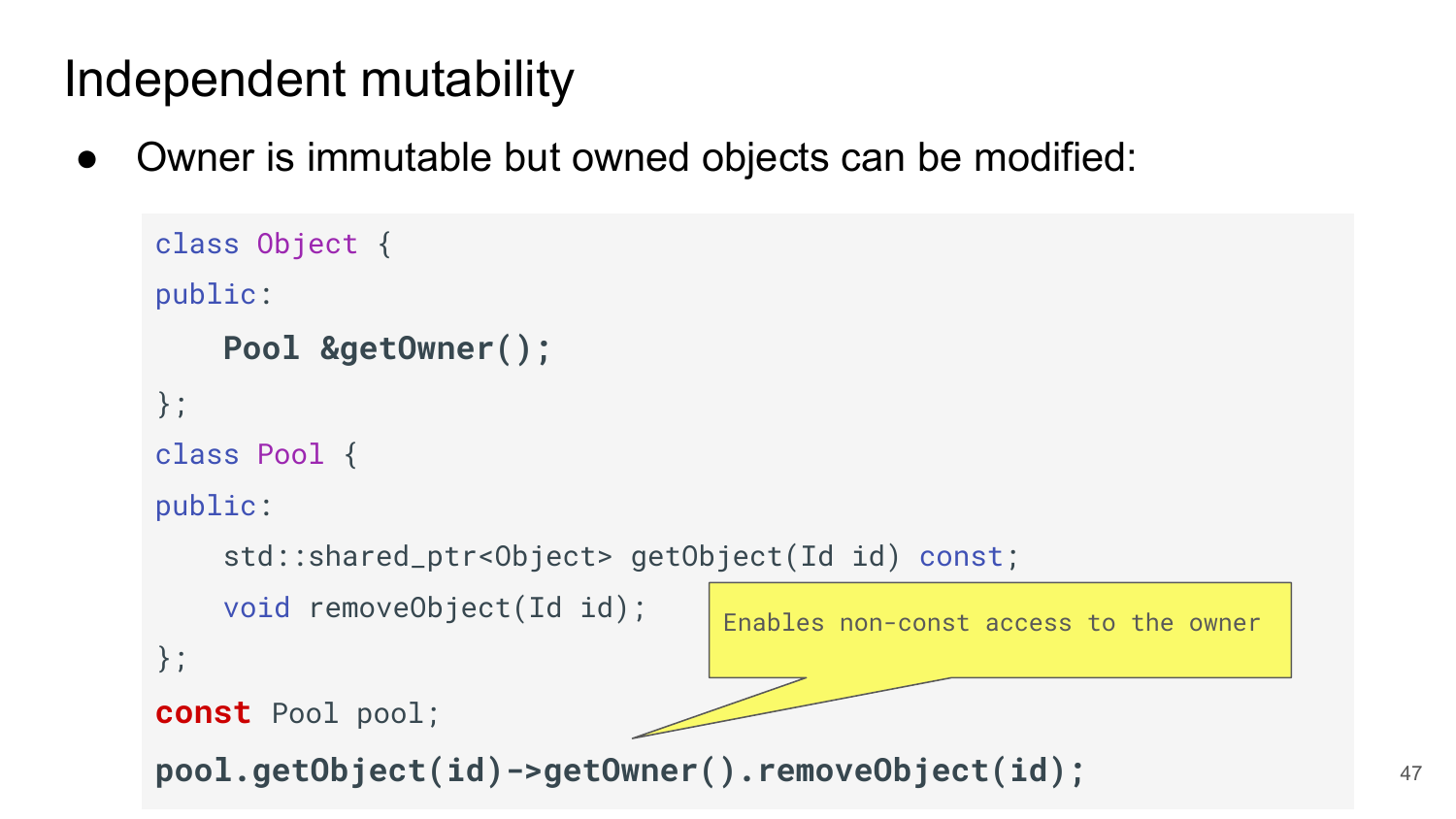● Owner is immutable but owned objects can be modified:

```
 class Object {
public:
   Pool &getOwner
};
class Pool {
public:
     std::shared_ptr<Object> getObject(Id id) const;
     void removeObject(Id id);
};
const Pool pool;
pool.getObject(id)->getOwner().removeObject(id);
                                 Should be avoided
```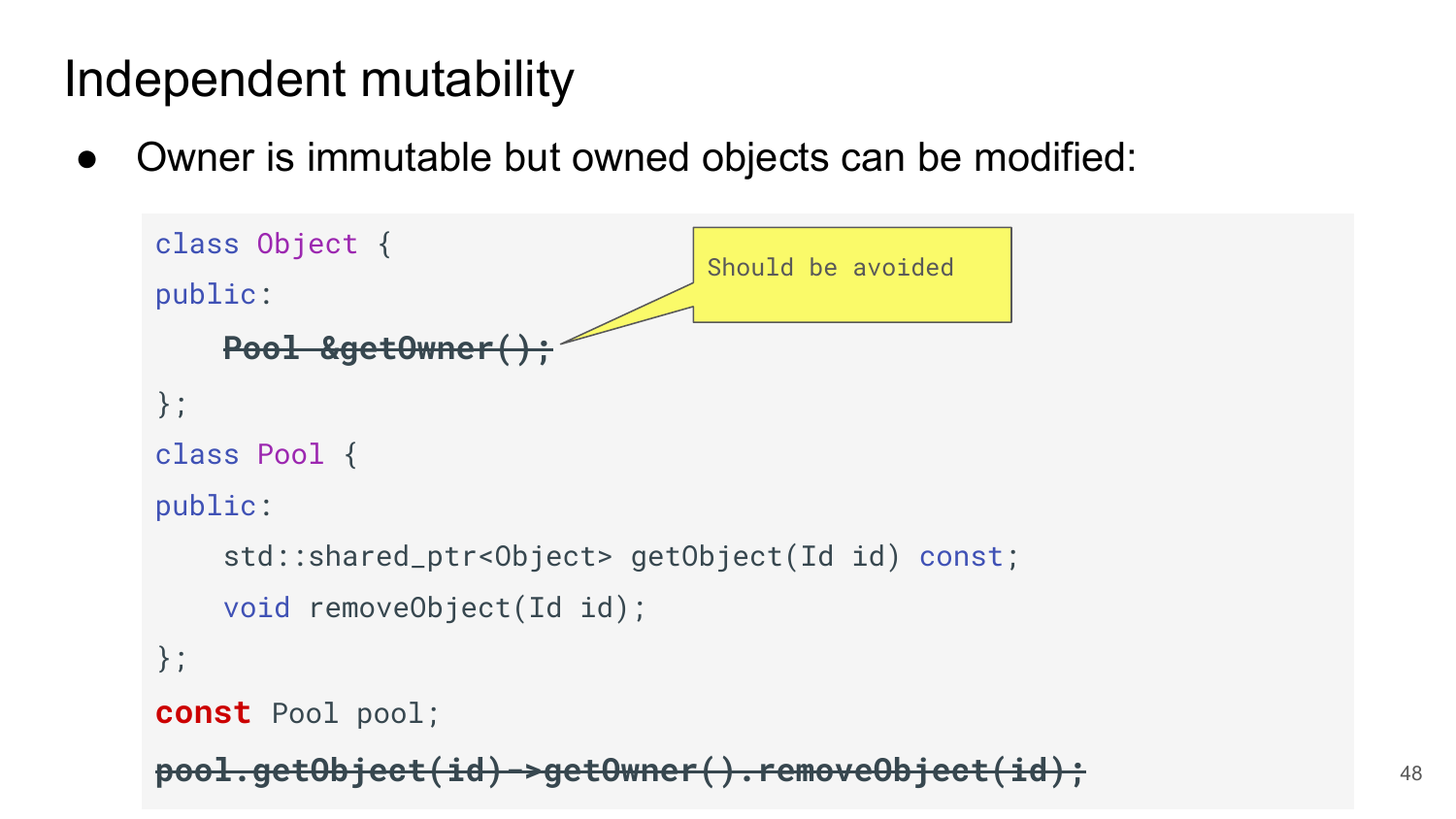● Fields not visible externally are modified in const methods:

```
 class CachedContainer {
     Item getItem(Id id) const {
         // if not available in cache
        const auto &it = container.find(id);
         cache.add(id, *it);
         return it;
     }
```
 Container container; mutable Cache cache;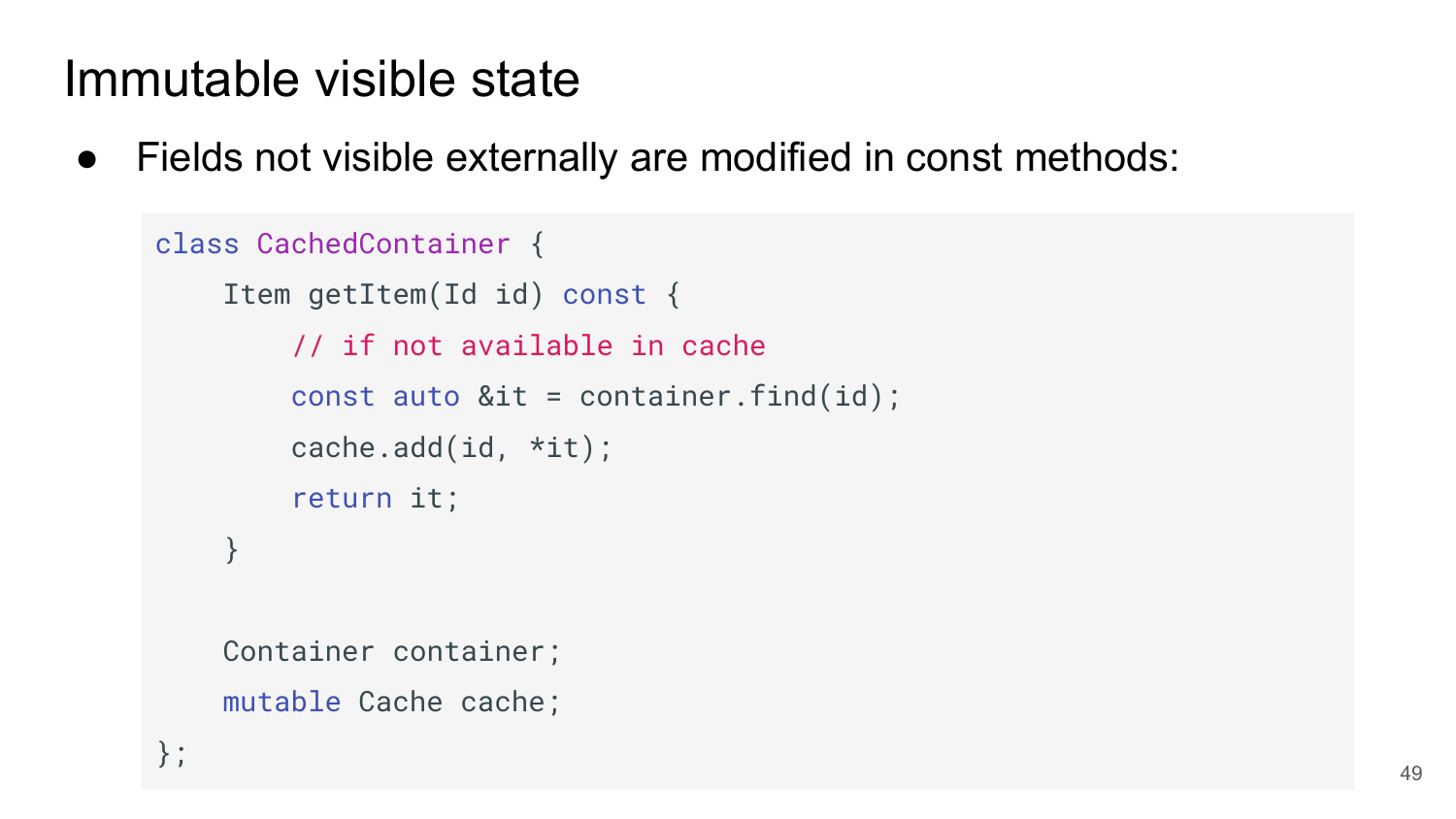● Fields not visible externally are modified in const methods:

```
 class CachedContainer {
     Item getItem(Id id) const {
         // if not available in cache
        const auto &it = container.find(id);
         cache.add(id, *it);
         return it;
 }
     Container container;
     mutable Cache cache;
};
                                      Field is marked as 
                                      mutable
```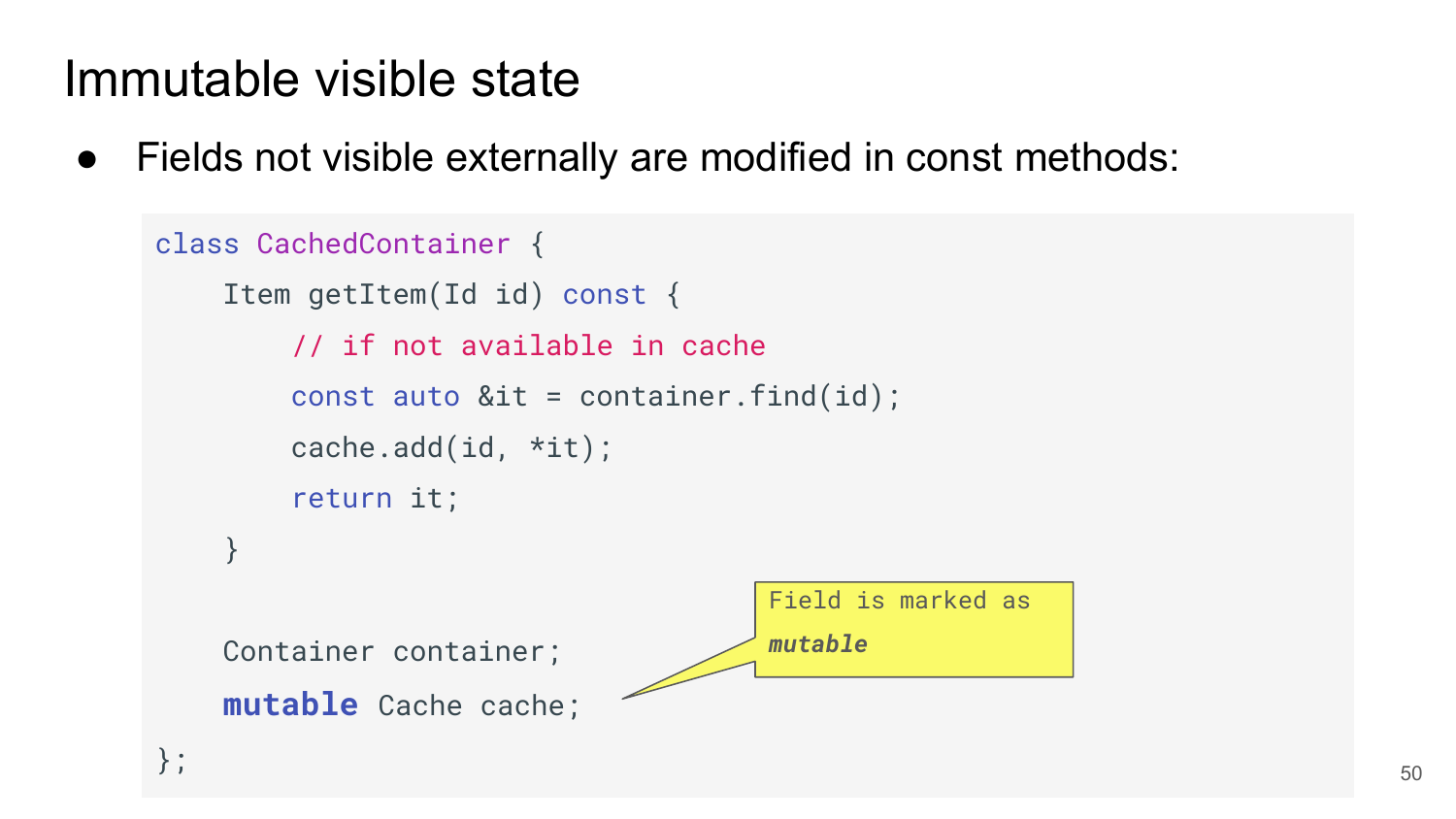● Fields not visible externally are modified in const methods:



Container container;

**mutable** Cache cache;

};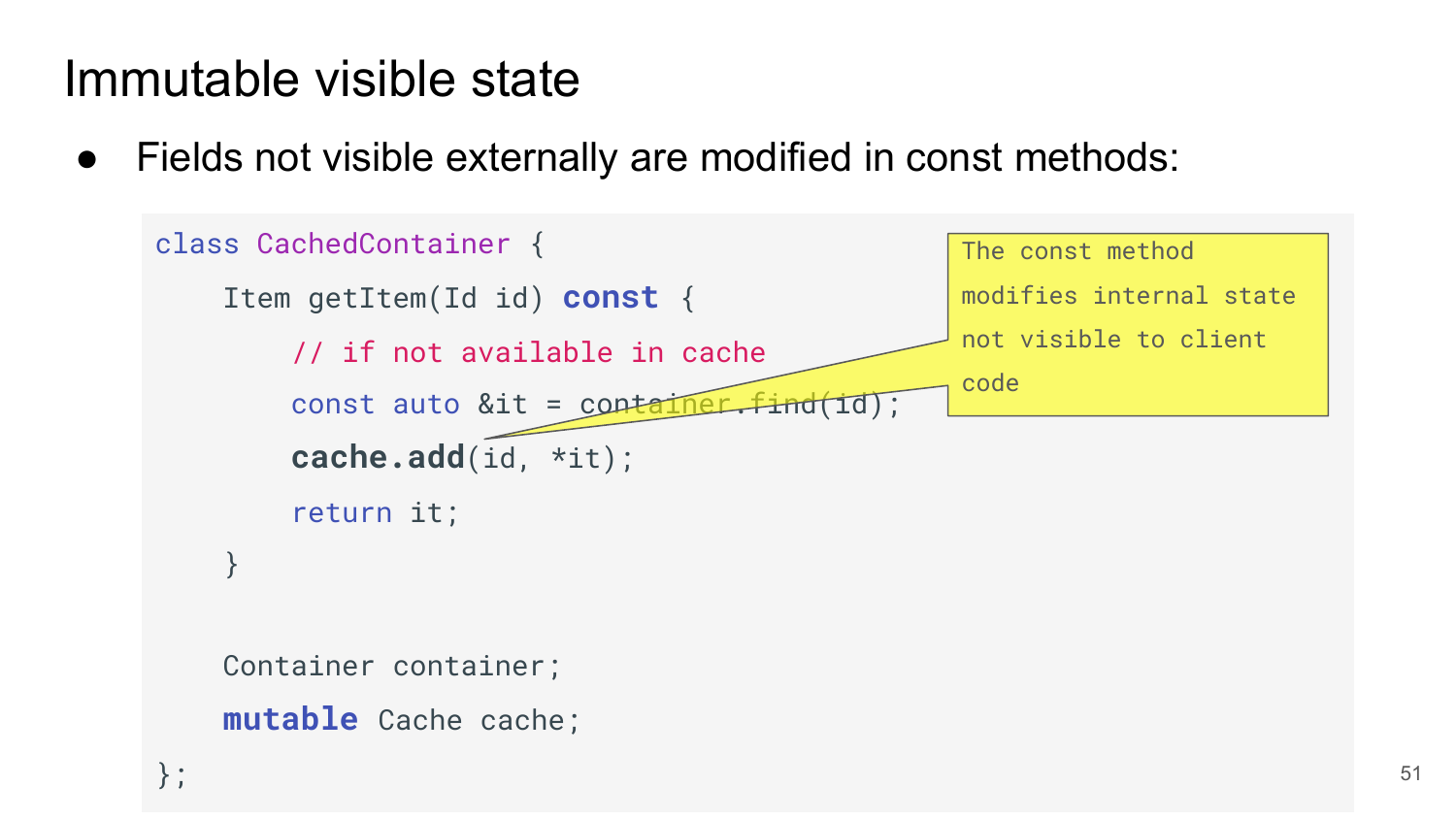Reflects logical immutability (immutability of the represented object)

```
struct IDatabase {
    virtual void addRecord(const Record &) = 0;
    virtual ConstRecordsIterator iterateRecords() const = 0;
    //...
};
```
**Not real immutability**: synchronization is required if methods are concurrently invoked (regardless of const specification);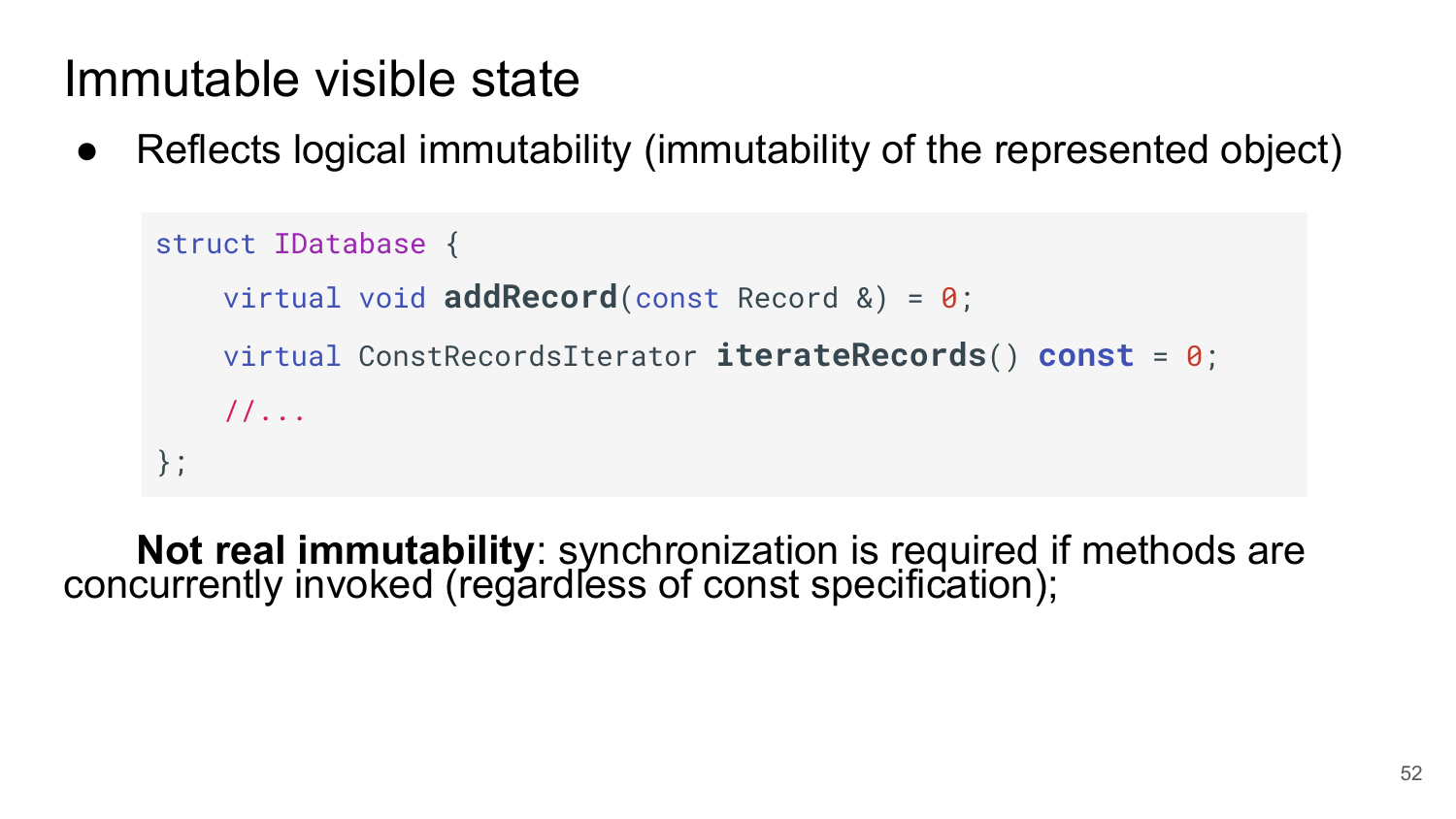# Recommendations/considerations (reflect my opinion)

- Strictest levels of compiler diagnostics (and static analysis) should be used
- Objects should be const by default
- Const qualification for pointer objects (if have to be used) should not be ignored
- *auto* should be used for type deduction only and reference or pointer should be explicitly specified (with explicit const qualification)
- Consistent strategy for constness for owned objects should be maintained
- Mutability of the owned data in const methods should be used with caution
- As "const" is not equivalent to immutable, it can't be assumed that object marked is const is safe in multithreaded environment